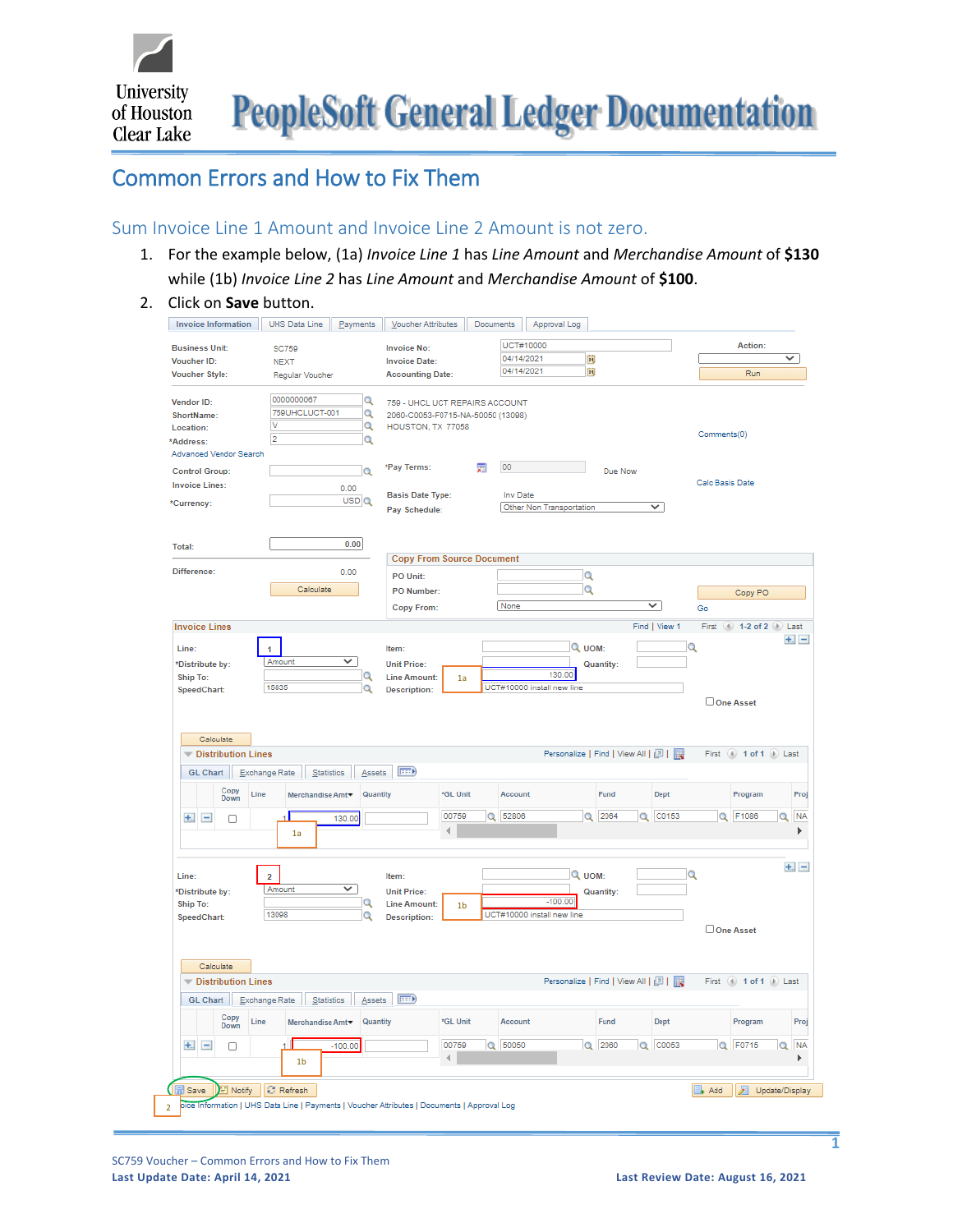

#### 3. Upon saving, a warning message pops up because of the lines not balanced.

#### 4. Click on **OK** button to continue saving the voucher.

| <b>Invoice Information</b> | UHS Data Line               | Payments                  | Voucher Attributes                                                                                             | Documents | Approval Log                         |          |                                     |               |                    |                             |                |
|----------------------------|-----------------------------|---------------------------|----------------------------------------------------------------------------------------------------------------|-----------|--------------------------------------|----------|-------------------------------------|---------------|--------------------|-----------------------------|----------------|
| <b>Business Unit:</b>      |                             |                           | <b>Invoice No:</b>                                                                                             |           | UCT#10000                            |          |                                     |               |                    | Action:                     |                |
| Voucher ID:                | <b>SC759</b><br><b>NEXT</b> |                           | <b>Invoice Date:</b>                                                                                           |           | 04/14/2021                           | 同        |                                     |               |                    |                             | ✓              |
| Voucher Style:             | Regular Voucher             |                           | <b>Accounting Date:</b>                                                                                        |           | 04/14/2021                           | 同        |                                     |               |                    | Run                         |                |
|                            |                             |                           |                                                                                                                |           |                                      |          |                                     |               |                    |                             |                |
| Vendor ID:                 | 0000000067                  | Q                         | 759 - UHCL UCT REPAIRS ACCOUNT                                                                                 |           |                                      |          |                                     |               |                    |                             |                |
| ShortName:                 | 759UHCLUCT-001              | Q                         | 2060-C0053-F0715-NA-50050 (13098)                                                                              |           |                                      |          |                                     |               |                    |                             |                |
| Location:                  | V                           | $\alpha$                  | HOUSTON, TX 77058                                                                                              |           |                                      |          |                                     |               |                    |                             |                |
| *Address:                  | $\overline{2}$              | $\alpha$                  | Message                                                                                                        |           |                                      |          |                                     |               |                    |                             |                |
| Advanced Vendor Search     |                             |                           |                                                                                                                |           |                                      |          |                                     |               |                    |                             |                |
| <b>Control Group:</b>      |                             | Q                         | Warning -- Invoice line amounts exceed header amounts by 30.00. Voucher may be saved but not posted. (7030,4)  |           |                                      |          |                                     |               |                    |                             |                |
| <b>Invoice Lines:</b>      |                             | 0.00                      |                                                                                                                |           |                                      |          |                                     |               |                    |                             |                |
| *Currency:                 |                             | USDQ                      | Invoice line amounts exceed header amounts. You can save this voucher, but it will not post until it balances. |           |                                      |          |                                     |               |                    |                             |                |
|                            |                             |                           |                                                                                                                |           |                                      |          |                                     |               |                    |                             |                |
|                            |                             |                           | <b>OK</b><br>4                                                                                                 | Cancel    |                                      |          |                                     |               |                    |                             |                |
| Total:                     |                             | 0.00                      |                                                                                                                |           |                                      |          |                                     |               |                    |                             |                |
|                            |                             |                           | <b>Copy From Source Document</b>                                                                               |           |                                      |          |                                     |               |                    |                             |                |
| Difference:                |                             | 0.00                      | PO Unit:                                                                                                       |           |                                      | Q        |                                     |               |                    |                             |                |
|                            | Calculate                   |                           | PO Number:                                                                                                     |           |                                      | $\alpha$ |                                     |               |                    | Copy PO                     |                |
|                            |                             |                           | Copy From:                                                                                                     |           | None                                 |          |                                     | ✓             | Go                 |                             |                |
| <b>Invoice Lines</b>       |                             |                           |                                                                                                                |           |                                      |          |                                     | Find   View 1 |                    | First (4) 1-2 of 2 (1) Last |                |
|                            |                             |                           |                                                                                                                |           |                                      |          |                                     |               |                    |                             | $+1$ $-$       |
| Line:                      |                             |                           | Item:                                                                                                          |           |                                      | Q UOM:   |                                     |               |                    |                             |                |
| *Distribute by:            | Amount                      | $\checkmark$              | <b>Unit Price:</b>                                                                                             |           |                                      |          | Quantity:                           |               |                    |                             |                |
| Ship To:                   | 15835                       | Q<br>Q                    | <b>Line Amount:</b>                                                                                            |           | 130.00<br>UCT#10000 install new line |          |                                     |               |                    |                             |                |
| SpeedChart:                |                             |                           | Description:                                                                                                   |           |                                      |          |                                     |               |                    | □ One Asset                 |                |
|                            |                             |                           |                                                                                                                |           |                                      |          |                                     |               |                    |                             |                |
|                            |                             |                           |                                                                                                                |           |                                      |          |                                     |               |                    |                             |                |
|                            |                             |                           |                                                                                                                |           |                                      |          |                                     |               |                    |                             |                |
| Calculate                  |                             |                           |                                                                                                                |           |                                      |          |                                     |               |                    |                             |                |
| <b>Distribution Lines</b>  |                             |                           |                                                                                                                |           |                                      |          | Personalize   Find   View All   [7] |               |                    | First (4) 1 of 1 (b) Last   |                |
| GL Chart                   | Statistics<br>Exchange Rate | <b>Assets</b>             | $\ket{\overline{z}}$                                                                                           |           |                                      |          |                                     |               |                    |                             |                |
| Copy                       |                             |                           |                                                                                                                |           |                                      |          |                                     |               |                    |                             |                |
| Line<br>Down               |                             | Merchandise Amt VQuantity | *GL Unit                                                                                                       |           | Account                              |          | Fund                                | <b>Dept</b>   |                    | Program                     | Proj           |
| $+$<br>П                   | 11                          | 130.00                    | 00759                                                                                                          |           | Q 52806                              |          | Q 2064                              | Q C0153       |                    | Q F1086                     | NA<br>$\alpha$ |
|                            |                             |                           | ∢                                                                                                              |           |                                      |          |                                     |               |                    |                             |                |
|                            |                             |                           |                                                                                                                |           |                                      |          |                                     |               |                    |                             |                |
|                            |                             |                           |                                                                                                                |           |                                      |          |                                     |               |                    |                             | $+1$ $-$       |
| Line:                      | $\overline{2}$              |                           | Item:                                                                                                          |           |                                      | Q UOM:   |                                     | lQ            |                    |                             |                |
| *Distribute by:            | Amount                      | V                         | <b>Unit Price:</b>                                                                                             |           |                                      |          | Quantity:                           |               |                    |                             |                |
| Ship To:                   | 13098                       | Q                         | Line Amount:                                                                                                   |           | $-100.00$                            |          |                                     |               |                    |                             |                |
| SpeedChart:                |                             | Q                         | <b>Description:</b>                                                                                            |           | UCT#10000 install new line           |          |                                     |               |                    | □ One Asset                 |                |
|                            |                             |                           |                                                                                                                |           |                                      |          |                                     |               |                    |                             |                |
|                            |                             |                           |                                                                                                                |           |                                      |          |                                     |               |                    |                             |                |
| Calculate                  |                             |                           |                                                                                                                |           |                                      |          |                                     |               |                    |                             |                |
| Distribution Lines         |                             |                           |                                                                                                                |           |                                      |          | Personalize   Find   View All       |               |                    | First (4) 1 of 1 (b) Last   |                |
| GL Chart   Exchange Rate   |                             | Statistics   Assets       | $F \rightarrow F$                                                                                              |           |                                      |          |                                     |               |                    |                             |                |
| Copy                       |                             |                           |                                                                                                                |           |                                      |          |                                     |               |                    |                             |                |
| Line<br>Down               |                             | Merchandise Amt Vauantity | *GL Unit                                                                                                       |           | Account                              |          | Fund                                | Dept          |                    | Program                     | Proj           |
| $\pm$ $\pm$<br>0           | 1                           | $-100.00$                 | 00759                                                                                                          |           | $Q$ 50050                            |          | $Q$ 2060                            | $Q$ $ CO053$  |                    | $Q$ F0715                   | Q NA           |
|                            |                             |                           | ∢                                                                                                              |           |                                      |          |                                     |               |                    |                             |                |
|                            |                             |                           |                                                                                                                |           |                                      |          |                                     |               |                    |                             |                |
| F Notify<br><b>品</b> Save  | C Refresh                   |                           |                                                                                                                |           |                                      |          |                                     |               | $\overline{A}$ Add | Update/Display              |                |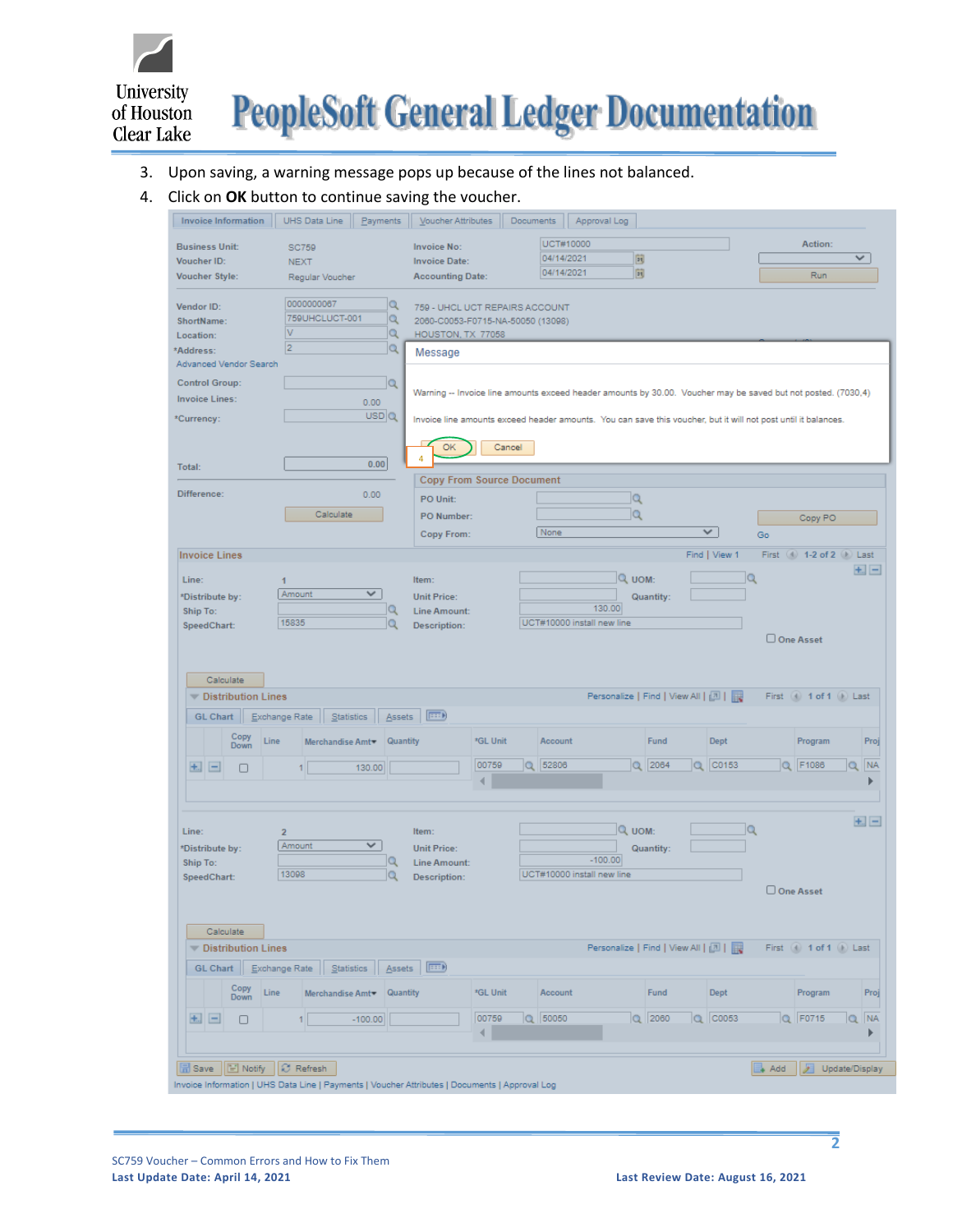

# 5. Once the voucher is saved, the **1** icon appears by the *Voucher ID*, and the **discrepancy** is displayed and highlighted on the *Difference* field.

|                                                     |                                            | <b>Related Documents</b>          | <b>Invoice Information</b>  |                                                                                          | UHS Data Line | Payments |            | Voucher Attributes                                | Documents        |               | Approval Log      | Error Summary               |           |
|-----------------------------------------------------|--------------------------------------------|-----------------------------------|-----------------------------|------------------------------------------------------------------------------------------|---------------|----------|------------|---------------------------------------------------|------------------|---------------|-------------------|-----------------------------|-----------|
| <b>Business Unit:</b>                               |                                            | <b>SC759</b>                      |                             | <b>Invoice No:</b>                                                                       |               |          | UCT#10000  |                                                   |                  |               |                   | Action:                     |           |
| Voucher ID:                                         |                                            | 00039389                          |                             | <b>Invoice Date:</b>                                                                     |               |          | 04/14/2021 | Þij                                               |                  |               |                   |                             | v         |
| <b>Voucher Style:</b>                               |                                            | Regular Voucher                   |                             | <b>Accounting Date:</b>                                                                  |               |          | 04/14/2021 | 同                                                 |                  |               |                   | Run                         |           |
|                                                     |                                            |                                   |                             |                                                                                          |               |          |            |                                                   |                  |               |                   |                             |           |
| Vendor ID:<br>ShortName:<br>Location:               |                                            | 0000000067<br>759UHCLUCT-001<br>٧ | Q<br>Q<br>Q                 | 759 - UHCL UCT REPAIRS ACCOUNT<br>2060-C0053-F0715-NA-50050 (13098)<br>HOUSTON, TX 77058 |               |          |            |                                                   |                  |               |                   |                             |           |
| *Address:                                           |                                            | $\overline{2}$                    | Q                           |                                                                                          |               |          |            |                                                   |                  |               | Comments(0)       |                             |           |
| Advanced Vendor Search                              |                                            |                                   |                             |                                                                                          |               |          |            |                                                   |                  |               |                   |                             |           |
| <b>Control Group:</b>                               |                                            |                                   | Q                           | *Pay Terms:                                                                              |               | 蘏        | 00         |                                                   | Due Now          |               |                   |                             |           |
| <b>Invoice Lines:</b>                               |                                            |                                   | 30.00                       |                                                                                          |               |          |            |                                                   |                  |               | Calc Basis Date   |                             |           |
| *Currency:                                          |                                            |                                   | USD Q                       | <b>Basis Date Type:</b>                                                                  |               |          | Inv Date   | Other Non Transportation                          |                  | v             |                   |                             |           |
|                                                     |                                            |                                   |                             | Pay Schedule:                                                                            |               |          |            |                                                   |                  |               |                   |                             |           |
| Total:                                              |                                            |                                   | 0.00                        | <b>Copy From Source Document</b>                                                         |               |          |            |                                                   |                  |               |                   |                             |           |
| Difference:                                         |                                            |                                   | Θ<br>30.00                  | PO Unit:                                                                                 |               |          |            |                                                   |                  |               |                   |                             |           |
|                                                     |                                            |                                   | Calculate                   | PO Number:                                                                               |               |          |            |                                                   |                  |               |                   | Copy PO                     |           |
|                                                     |                                            |                                   |                             | Copy From:                                                                               |               |          | None       |                                                   |                  | ✓             | Go                |                             |           |
| <b>Invoice Lines</b>                                |                                            |                                   |                             |                                                                                          |               |          |            |                                                   |                  | Find   View 1 |                   | First (4) 1-2 of 2 (1) Last |           |
|                                                     |                                            |                                   |                             |                                                                                          |               |          |            |                                                   |                  |               |                   |                             | $+1 -$    |
| Line:                                               |                                            | 1                                 |                             | Item:                                                                                    |               |          |            | Q UOM:                                            |                  |               | O                 |                             |           |
| *Distribute by:                                     |                                            | Amount                            | v                           | <b>Unit Price:</b>                                                                       |               |          |            |                                                   | <b>Quantity:</b> |               |                   |                             |           |
| Ship To:                                            |                                            | 15835                             | Q<br>Q                      | <b>Line Amount:</b>                                                                      |               |          |            | 130.00<br>UCT#10000 install new line              |                  |               |                   |                             |           |
| SpeedChart:                                         |                                            |                                   |                             | <b>Description:</b>                                                                      |               |          |            |                                                   |                  |               |                   | One Asset                   |           |
|                                                     |                                            |                                   |                             |                                                                                          |               |          |            |                                                   |                  |               |                   |                             |           |
| Calculate<br><b>GL Chart</b>                        | <b>Distribution Lines</b><br>Exchange Rate |                                   | Statistics<br>Assets        | $\ket{***}$                                                                              |               |          |            | Personalize   Find   View All   [3]               |                  |               |                   | First (4) 1 of 1 (1) Last   |           |
|                                                     | Copy<br>Line<br>Down                       |                                   | Quantity<br>Merchandise Amt |                                                                                          | *GL Unit      |          | Account    |                                                   | Fund             | <b>Dept</b>   |                   | Program                     | Proj      |
|                                                     |                                            |                                   |                             |                                                                                          | 00759         | Q        | 52806      |                                                   | Q 2064           | C0153<br>Q    |                   | Q F1086<br>Q                | <b>NA</b> |
| $+$ .<br>$\qquad \qquad \blacksquare$               | п                                          |                                   | 130.00                      |                                                                                          | ∢             |          |            |                                                   |                  |               |                   |                             |           |
|                                                     |                                            |                                   |                             |                                                                                          |               |          |            |                                                   |                  |               |                   |                             |           |
| Line:<br>*Distribute by:<br>Ship To:<br>SpeedChart: |                                            | 2<br>Amount<br>13098              | ✓<br>Q<br>Q                 | Item:<br><b>Unit Price:</b><br><b>Line Amount:</b><br><b>Description:</b>                |               |          |            | Q UOM:<br>$-100.00$<br>UCT#10000 install new line | Quantity:        |               | Q                 |                             | $+$ . $-$ |
|                                                     |                                            |                                   |                             |                                                                                          |               |          |            |                                                   |                  |               |                   | One Asset                   |           |
|                                                     |                                            |                                   |                             |                                                                                          |               |          |            |                                                   |                  |               |                   |                             |           |
|                                                     |                                            |                                   |                             |                                                                                          |               |          |            |                                                   |                  |               |                   |                             |           |
| Calculate                                           |                                            |                                   |                             |                                                                                          |               |          |            |                                                   |                  |               |                   | First (4) 1 of 1 (b) Last   |           |
|                                                     | <b>Distribution Lines</b>                  |                                   |                             |                                                                                          |               |          |            | Personalize   Find   View All   [7]               |                  |               |                   |                             |           |
| <b>GL Chart</b>                                     | Exchange Rate                              |                                   | Statistics<br>Assets        | $\ket{m}$                                                                                |               |          |            |                                                   |                  |               |                   |                             |           |
|                                                     | Copy<br>Line<br><b>Down</b>                |                                   | Quantity<br>Merchandise Amt |                                                                                          | *GL Unit      |          | Account    |                                                   | Fund             | Dept          |                   | Program                     | Proj      |
| $\equiv$                                            |                                            | 1                                 | $-100.00$                   |                                                                                          | 00759         |          | Q 50050    |                                                   | $Q$ 2060         | Q C0053       |                   | Q F0715<br>Q                | <b>NA</b> |
| $+$ .                                               | O                                          |                                   |                             |                                                                                          | ∢             |          |            |                                                   |                  |               |                   |                             | Þ         |
|                                                     |                                            |                                   |                             |                                                                                          |               |          |            |                                                   |                  |               |                   |                             |           |
| <b>品</b> Save                                       | E Notify                                   | C Refresh                         |                             |                                                                                          |               |          |            |                                                   |                  |               | $\rightarrow$ Add | ⊁∣<br>Update/Display        |           |

**3**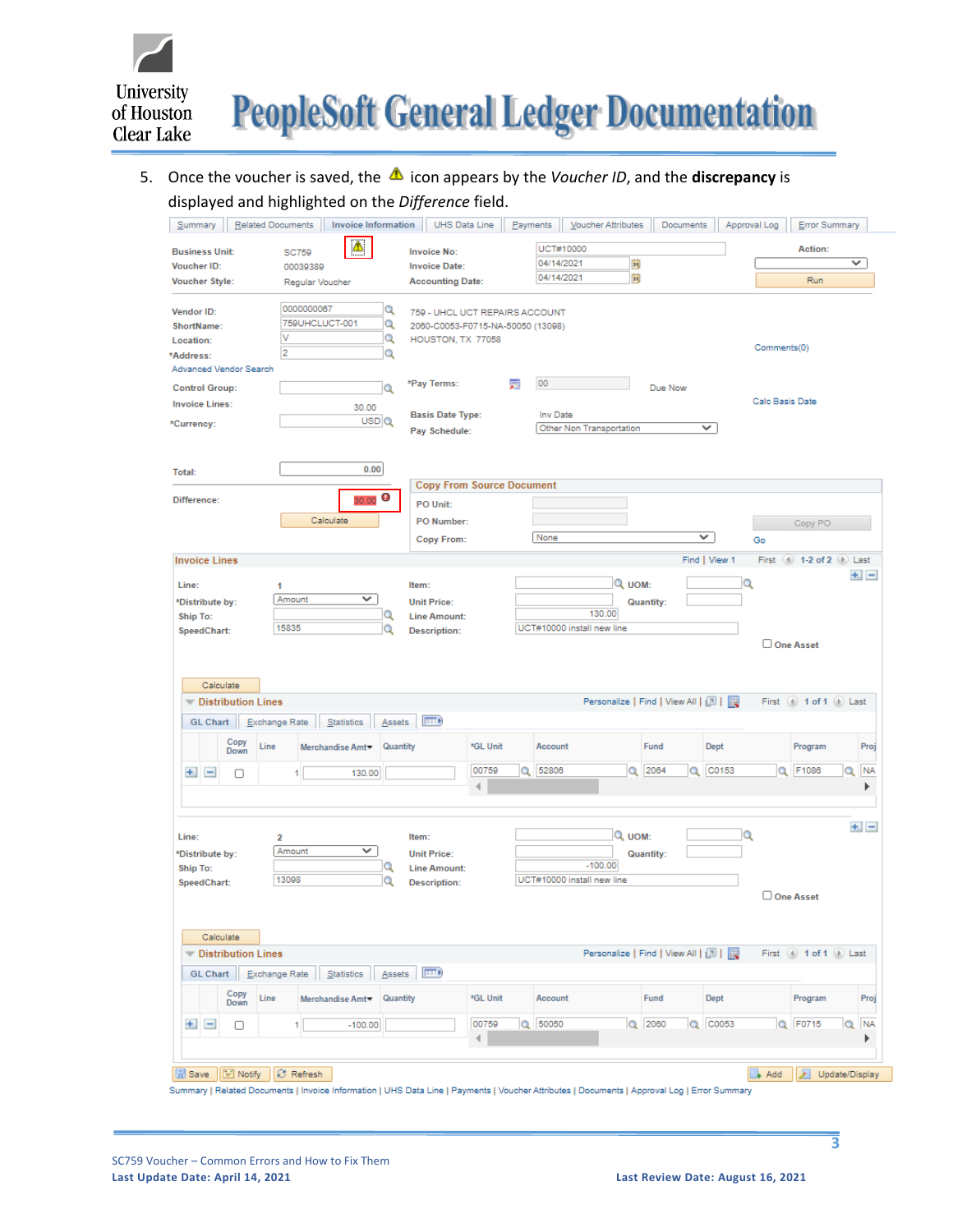

## 6. Fix the amounts, and save the voucher.

# 7. The **1** icon is gone, and the *Difference* field displays **0.00**.

| Summary                      | <b>Related Documents</b>  |                         | <b>Invoice Information</b>   |                                   | UHS Data Line | Payments |                  | Voucher Attributes                    |           | Documents     |   | Approval Log    | Error Summary               |                |
|------------------------------|---------------------------|-------------------------|------------------------------|-----------------------------------|---------------|----------|------------------|---------------------------------------|-----------|---------------|---|-----------------|-----------------------------|----------------|
| <b>Business Unit:</b>        |                           | <b>SC759</b>            |                              | <b>Invoice No:</b>                |               |          | <b>JCT#10000</b> |                                       |           |               |   |                 | Action:                     |                |
| Voucher ID:                  |                           | 00039389                |                              | <b>Invoice Date:</b>              |               |          | 04/14/2021       | 同                                     |           |               |   |                 |                             | $\checkmark$   |
| <b>Voucher Style:</b>        |                           | Regular Voucher         |                              | <b>Accounting Date:</b>           |               |          | 04/14/2021       | 同                                     |           |               |   |                 | Run                         |                |
|                              |                           |                         |                              |                                   |               |          |                  |                                       |           |               |   |                 |                             |                |
| Vendor ID:                   |                           | 0000000067              | Q                            | 759 - UHCL UCT REPAIRS ACCOUNT    |               |          |                  |                                       |           |               |   |                 |                             |                |
| ShortName:                   |                           | 759UHCLUCT-001          | Q                            | 2060-C0053-F0715-NA-50050 (13098) |               |          |                  |                                       |           |               |   |                 |                             |                |
| Location:                    |                           | v                       | Q                            | HOUSTON, TX 77058                 |               |          |                  |                                       |           |               |   | Comments(0)     |                             |                |
| *Address:                    |                           | $\overline{2}$          | Q                            |                                   |               |          |                  |                                       |           |               |   |                 |                             |                |
| Advanced Vendor Search       |                           |                         |                              |                                   |               |          | 00               |                                       |           |               |   |                 |                             |                |
| <b>Control Group:</b>        |                           |                         | Q                            | *Pay Terms:                       |               | 圜        |                  |                                       | Due Now   |               |   |                 |                             |                |
| <b>Invoice Lines:</b>        |                           |                         | 0.00                         | <b>Basis Date Type:</b>           |               |          | Inv Date         |                                       |           |               |   | Calc Basis Date |                             |                |
| *Currency:                   |                           |                         | USDQ                         | Pay Schedule:                     |               |          |                  | Other Non Transportation              |           | ✓             |   |                 |                             |                |
|                              |                           |                         |                              |                                   |               |          |                  |                                       |           |               |   |                 |                             |                |
|                              |                           |                         |                              |                                   |               |          |                  |                                       |           |               |   |                 |                             |                |
| Total:                       |                           |                         | 0.00                         |                                   |               |          |                  |                                       |           |               |   |                 |                             |                |
|                              |                           |                         |                              | <b>Copy From Source Document</b>  |               |          |                  |                                       |           |               |   |                 |                             |                |
| Difference:                  |                           |                         | 0.00                         | PO Unit:                          |               |          |                  |                                       |           |               |   |                 |                             |                |
|                              |                           |                         | Calculate                    | PO Number:                        |               |          |                  |                                       |           |               |   |                 | Copy PO                     |                |
|                              |                           |                         |                              | Copy From:                        |               |          | None             |                                       |           | v             |   | Go              |                             |                |
|                              |                           |                         |                              |                                   |               |          |                  |                                       |           |               |   |                 |                             |                |
| <b>Invoice Lines</b>         |                           |                         |                              |                                   |               |          |                  |                                       |           | Find   View 1 |   |                 | First (4) 1-2 of 2 (b) Last |                |
| Line:                        |                           | 1                       |                              | Item:                             |               |          |                  | Q UOM:                                |           |               | Q |                 |                             | $+$ . $-$      |
| *Distribute by:              |                           | Amount                  | ✓                            | <b>Unit Price:</b>                |               |          |                  |                                       | Quantity: |               |   |                 |                             |                |
| Ship To:                     |                           |                         | Q                            | <b>Line Amount:</b>               |               |          |                  | 130.00                                |           |               |   |                 |                             |                |
| SpeedChart:                  |                           | 15835                   | o                            | <b>Description:</b>               |               |          |                  | UCT#10000 install new line            |           |               |   |                 |                             |                |
|                              |                           |                         |                              |                                   |               |          |                  |                                       |           |               |   |                 | One Asset                   |                |
| Calculate<br><b>GL Chart</b> | Distribution Lines        | Exchange Rate           | Statistics<br>Assets         | <b>EED</b>                        |               |          |                  | Personalize   Find   View All   四   眼 |           |               |   |                 | First (4) 1 of 1 (1) Last   |                |
|                              | Copy<br>Line<br>Down      |                         | Quantity<br>Merchandise Amt▼ |                                   | *GL Unit      |          | Account          |                                       | Fund      | <b>Dept</b>   |   |                 | Program                     | Proj           |
| $+$ $-$                      | □                         | 1                       | 130.00                       |                                   | 00759         |          | Q 52806          |                                       | Q 2064    | $Q$ $CO153$   |   |                 | Q F1086                     | <b>NA</b><br>Q |
|                              |                           |                         |                              |                                   | 4             |          |                  |                                       |           |               |   |                 |                             | ь              |
|                              |                           |                         |                              |                                   |               |          |                  |                                       |           |               |   |                 |                             |                |
| Line:                        |                           | $\overline{\mathbf{2}}$ |                              | Item:                             |               |          |                  | Q UOM:                                |           |               | Q |                 |                             | $+1 -$         |
| *Distribute by:              |                           | Amount                  | $\checkmark$                 | <b>Unit Price:</b>                |               |          |                  |                                       | Quantity: |               |   |                 |                             |                |
| Ship To:                     |                           |                         | Q                            | <b>Line Amount:</b>               |               |          |                  | $-130.00$                             |           |               |   |                 |                             |                |
| SpeedChart:                  |                           | 13098                   | Q                            | <b>Description:</b>               |               |          |                  | UCT#10000 install new line            |           |               |   |                 |                             |                |
|                              |                           |                         |                              |                                   |               |          |                  |                                       |           |               |   |                 | One Asset                   |                |
|                              |                           |                         |                              |                                   |               |          |                  |                                       |           |               |   |                 |                             |                |
|                              |                           |                         |                              |                                   |               |          |                  |                                       |           |               |   |                 |                             |                |
|                              |                           |                         |                              |                                   |               |          |                  |                                       |           |               |   |                 |                             |                |
| Calculate                    |                           |                         |                              |                                   |               |          |                  |                                       |           |               |   |                 |                             |                |
|                              | <b>Distribution Lines</b> |                         |                              |                                   |               |          |                  | Personalize   Find   View All   [7]   |           |               |   |                 | First (4) 1 of 1 (1) Last   |                |
| GL Chart                     |                           | Exchange Rate           | Statistics<br>Assets         | F                                 |               |          |                  |                                       |           |               |   |                 |                             |                |
|                              | Copy<br>Line<br>Down      |                         | Quantity<br>Merchandise Amt  |                                   | *GL Unit      |          | Account          |                                       | Fund      | Dept          |   |                 | Program                     | Proj           |
|                              |                           | 1                       |                              |                                   | 00759         |          | Q 50050          |                                       | $Q$ 2060  | Q C0053       |   |                 | Q F0715                     | <b>NA</b>      |
| $+$ .<br>$\qquad \qquad =$   | 0                         |                         | $-130.00$                    |                                   | 4             |          |                  |                                       |           |               |   |                 |                             | Q<br>▶         |
|                              |                           |                         |                              |                                   |               |          |                  |                                       |           |               |   |                 |                             |                |
| 品 Save                       | Notify                    | Refresh                 |                              |                                   |               |          |                  |                                       |           |               |   | Add             | ℱ                           | Update/Display |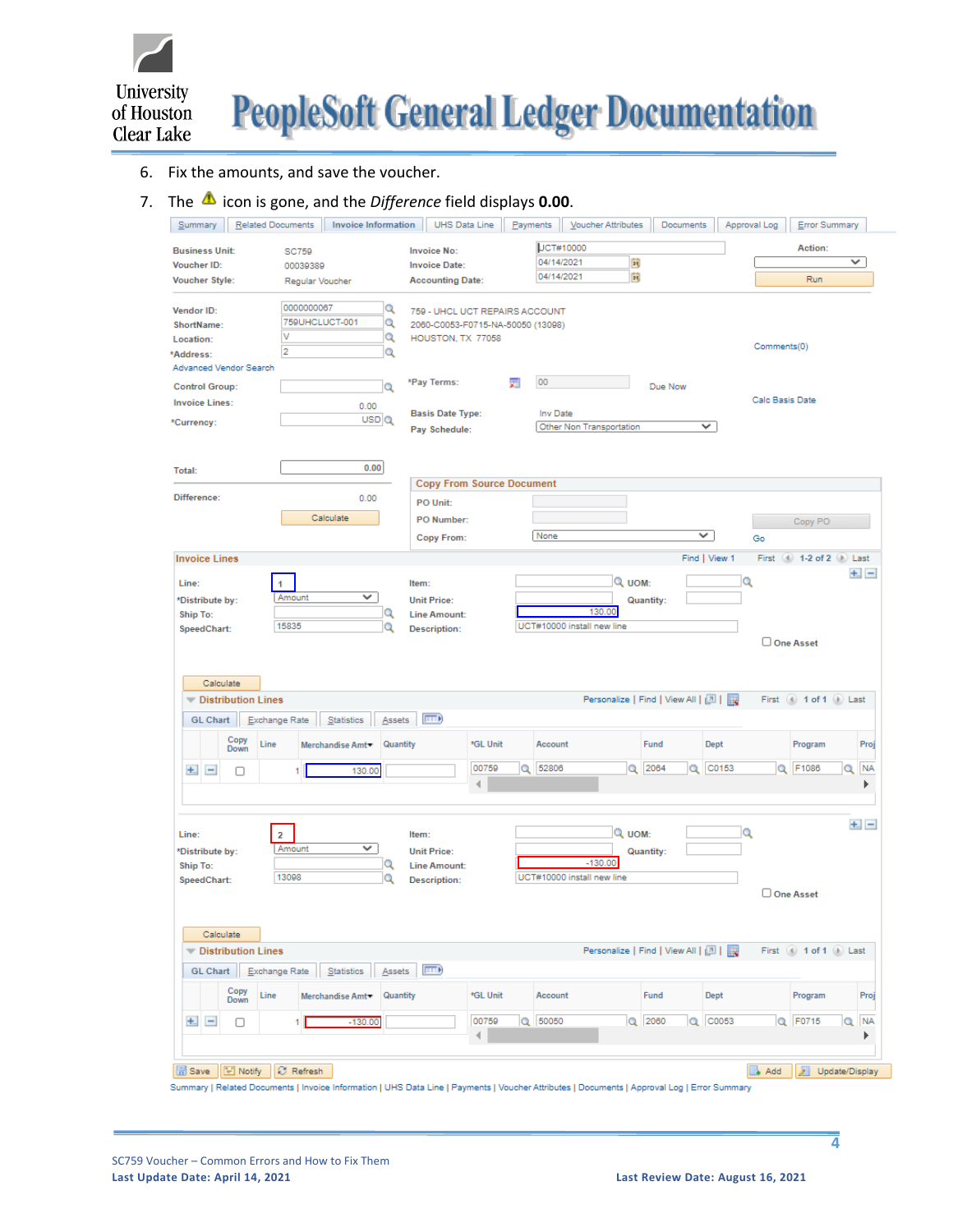

Distribution Line Amount OR Sum of Distribution Line Amounts (if more than one) is not

# equal to the corresponding Invoice Line Amount.

- 1. For the example below, *Invoice Line 2* has *Line Amount* of **\$-130** and *Merchandise Amount* of **\$-100**.
- 2. Click on **Save** button.

| UCT#100000<br>Action:<br><b>Business Unit:</b><br><b>Invoice No:</b><br><b>SC759</b><br>04/14/2021<br>Þij<br>✓<br>Voucher ID:<br><b>Invoice Date:</b><br><b>NEXT</b><br>同<br>04/14/2021<br>Run<br><b>Voucher Style:</b><br><b>Accounting Date:</b><br>Regular Voucher<br>0000000067<br>Q<br>759 - UHCL UCT REPAIRS ACCOUNT<br>759UHCLUCT-001<br>Q<br>2060-C0053-F0715-NA-50050 (13098)<br>٧<br>Q<br>HOUSTON, TX 77058<br>Comments(0)<br>2<br>Q<br>00<br>*Pay Terms:<br>圜<br>$\alpha$<br>Due Now<br>Calc Basis Date<br>0.00<br>Inv Date<br><b>Basis Date Type:</b><br>USD <sub>Q</sub><br>*Currency:<br>Other Non Transportation<br>✓<br>Pay Schedule:<br>0.00<br>Total:<br><b>Copy From Source Document</b><br>0.00<br>Q<br>PO Unit:<br>Calculate<br>Q<br>PO Number:<br>Copy PO<br>None<br>v<br><b>Copy From:</b><br>Go<br>Find   View 1<br>First (4) 1-2 of 2 (1) Last<br>$+1 -$<br>Q UOM:<br>Q<br>Line:<br>Item:<br>1<br>V<br>Amount<br>*Distribute by:<br><b>Unit Price:</b><br>Quantity:<br>130.00<br>Q<br>Ship To:<br><b>Line Amount:</b><br>15835<br>UCT#100000 install new line<br>Q<br>SpeedChart:<br><b>Description:</b><br>One Asset<br>Calculate<br>Personalize   Find   View All   [3]  <br>Distribution Lines<br>First (4) 1 of 1 (1) Last<br><b>Exet</b><br><b>GL Chart</b><br>Exchange Rate<br>Statistics<br>Assets<br>Copy<br>*GL Unit<br>Account<br>Fund<br>Dept<br>Proj<br>Line<br>Merchandise Amt<br>Quantity<br>Program<br>Down<br>00759<br>52806<br>Q 2064<br>$Q$ $CO153$<br>Q F1086<br><b>NA</b><br>$\circ$<br>Q<br>$+$ $-$<br>130.00<br>O<br>1<br>4<br>$+$ . $-$<br>$\alpha$<br>Q UOM:<br>Line:<br>$\overline{a}$<br>Item:<br>V<br>Amount<br><b>Unit Price:</b><br>Quantity:<br>$-130.00$<br>Q<br>Ship To:<br><b>Line Amount:</b><br>UCT#100000 install new line<br>13098<br>Q<br>SpeedChart:<br><b>Description:</b><br>□ One Asset<br>Calculate<br>Personalize   Find   View All   2  <br><b>Distribution Lines</b><br>Шē<br>First (4) 1 of 1 (1) Last<br>$\overline{\phantom{a}}$<br>$\ket{m}$<br>Statistics<br>GL Chart<br>Exchange Rate<br>Assets<br>Copy<br>*GL Unit<br>Fund<br>Proj<br>Line<br>Quantity<br>Account<br>Dept<br>Program<br>Merchandise Amt▼<br>Down<br>Q 50050<br>Q F0715<br>00759<br>Q 2060<br>Q C0053<br><b>NA</b><br>Q<br>$+$ $-$<br>$-100.00$<br>O<br>4<br>Þ<br>Refresh<br>品 Save<br>E Notify<br>$\rightarrow$ Add<br>∞<br>Update/Display<br>Thvoice Information   UHS Data Line   Payments   Voucher Attributes   Documents   Approval Log | <b>Invoice Information</b> | UHS Data Line | Payments | Voucher Attributes | Documents | Approval Log |  |  |  |
|--------------------------------------------------------------------------------------------------------------------------------------------------------------------------------------------------------------------------------------------------------------------------------------------------------------------------------------------------------------------------------------------------------------------------------------------------------------------------------------------------------------------------------------------------------------------------------------------------------------------------------------------------------------------------------------------------------------------------------------------------------------------------------------------------------------------------------------------------------------------------------------------------------------------------------------------------------------------------------------------------------------------------------------------------------------------------------------------------------------------------------------------------------------------------------------------------------------------------------------------------------------------------------------------------------------------------------------------------------------------------------------------------------------------------------------------------------------------------------------------------------------------------------------------------------------------------------------------------------------------------------------------------------------------------------------------------------------------------------------------------------------------------------------------------------------------------------------------------------------------------------------------------------------------------------------------------------------------------------------------------------------------------------------------------------------------------------------------------------------------------------------------------------------------------------------------------------------------------------------------------------------------------------------------------------------------------------------------------------------------------------------------------------------------------------------------------------------------------------------------|----------------------------|---------------|----------|--------------------|-----------|--------------|--|--|--|
|                                                                                                                                                                                                                                                                                                                                                                                                                                                                                                                                                                                                                                                                                                                                                                                                                                                                                                                                                                                                                                                                                                                                                                                                                                                                                                                                                                                                                                                                                                                                                                                                                                                                                                                                                                                                                                                                                                                                                                                                                                                                                                                                                                                                                                                                                                                                                                                                                                                                                            |                            |               |          |                    |           |              |  |  |  |
|                                                                                                                                                                                                                                                                                                                                                                                                                                                                                                                                                                                                                                                                                                                                                                                                                                                                                                                                                                                                                                                                                                                                                                                                                                                                                                                                                                                                                                                                                                                                                                                                                                                                                                                                                                                                                                                                                                                                                                                                                                                                                                                                                                                                                                                                                                                                                                                                                                                                                            |                            |               |          |                    |           |              |  |  |  |
|                                                                                                                                                                                                                                                                                                                                                                                                                                                                                                                                                                                                                                                                                                                                                                                                                                                                                                                                                                                                                                                                                                                                                                                                                                                                                                                                                                                                                                                                                                                                                                                                                                                                                                                                                                                                                                                                                                                                                                                                                                                                                                                                                                                                                                                                                                                                                                                                                                                                                            |                            |               |          |                    |           |              |  |  |  |
|                                                                                                                                                                                                                                                                                                                                                                                                                                                                                                                                                                                                                                                                                                                                                                                                                                                                                                                                                                                                                                                                                                                                                                                                                                                                                                                                                                                                                                                                                                                                                                                                                                                                                                                                                                                                                                                                                                                                                                                                                                                                                                                                                                                                                                                                                                                                                                                                                                                                                            |                            |               |          |                    |           |              |  |  |  |
|                                                                                                                                                                                                                                                                                                                                                                                                                                                                                                                                                                                                                                                                                                                                                                                                                                                                                                                                                                                                                                                                                                                                                                                                                                                                                                                                                                                                                                                                                                                                                                                                                                                                                                                                                                                                                                                                                                                                                                                                                                                                                                                                                                                                                                                                                                                                                                                                                                                                                            | Vendor ID:                 |               |          |                    |           |              |  |  |  |
|                                                                                                                                                                                                                                                                                                                                                                                                                                                                                                                                                                                                                                                                                                                                                                                                                                                                                                                                                                                                                                                                                                                                                                                                                                                                                                                                                                                                                                                                                                                                                                                                                                                                                                                                                                                                                                                                                                                                                                                                                                                                                                                                                                                                                                                                                                                                                                                                                                                                                            | ShortName:                 |               |          |                    |           |              |  |  |  |
|                                                                                                                                                                                                                                                                                                                                                                                                                                                                                                                                                                                                                                                                                                                                                                                                                                                                                                                                                                                                                                                                                                                                                                                                                                                                                                                                                                                                                                                                                                                                                                                                                                                                                                                                                                                                                                                                                                                                                                                                                                                                                                                                                                                                                                                                                                                                                                                                                                                                                            | Location:                  |               |          |                    |           |              |  |  |  |
|                                                                                                                                                                                                                                                                                                                                                                                                                                                                                                                                                                                                                                                                                                                                                                                                                                                                                                                                                                                                                                                                                                                                                                                                                                                                                                                                                                                                                                                                                                                                                                                                                                                                                                                                                                                                                                                                                                                                                                                                                                                                                                                                                                                                                                                                                                                                                                                                                                                                                            | *Address:                  |               |          |                    |           |              |  |  |  |
|                                                                                                                                                                                                                                                                                                                                                                                                                                                                                                                                                                                                                                                                                                                                                                                                                                                                                                                                                                                                                                                                                                                                                                                                                                                                                                                                                                                                                                                                                                                                                                                                                                                                                                                                                                                                                                                                                                                                                                                                                                                                                                                                                                                                                                                                                                                                                                                                                                                                                            | Advanced Vendor Search     |               |          |                    |           |              |  |  |  |
|                                                                                                                                                                                                                                                                                                                                                                                                                                                                                                                                                                                                                                                                                                                                                                                                                                                                                                                                                                                                                                                                                                                                                                                                                                                                                                                                                                                                                                                                                                                                                                                                                                                                                                                                                                                                                                                                                                                                                                                                                                                                                                                                                                                                                                                                                                                                                                                                                                                                                            | <b>Control Group:</b>      |               |          |                    |           |              |  |  |  |
|                                                                                                                                                                                                                                                                                                                                                                                                                                                                                                                                                                                                                                                                                                                                                                                                                                                                                                                                                                                                                                                                                                                                                                                                                                                                                                                                                                                                                                                                                                                                                                                                                                                                                                                                                                                                                                                                                                                                                                                                                                                                                                                                                                                                                                                                                                                                                                                                                                                                                            | <b>Invoice Lines:</b>      |               |          |                    |           |              |  |  |  |
|                                                                                                                                                                                                                                                                                                                                                                                                                                                                                                                                                                                                                                                                                                                                                                                                                                                                                                                                                                                                                                                                                                                                                                                                                                                                                                                                                                                                                                                                                                                                                                                                                                                                                                                                                                                                                                                                                                                                                                                                                                                                                                                                                                                                                                                                                                                                                                                                                                                                                            |                            |               |          |                    |           |              |  |  |  |
|                                                                                                                                                                                                                                                                                                                                                                                                                                                                                                                                                                                                                                                                                                                                                                                                                                                                                                                                                                                                                                                                                                                                                                                                                                                                                                                                                                                                                                                                                                                                                                                                                                                                                                                                                                                                                                                                                                                                                                                                                                                                                                                                                                                                                                                                                                                                                                                                                                                                                            |                            |               |          |                    |           |              |  |  |  |
|                                                                                                                                                                                                                                                                                                                                                                                                                                                                                                                                                                                                                                                                                                                                                                                                                                                                                                                                                                                                                                                                                                                                                                                                                                                                                                                                                                                                                                                                                                                                                                                                                                                                                                                                                                                                                                                                                                                                                                                                                                                                                                                                                                                                                                                                                                                                                                                                                                                                                            |                            |               |          |                    |           |              |  |  |  |
|                                                                                                                                                                                                                                                                                                                                                                                                                                                                                                                                                                                                                                                                                                                                                                                                                                                                                                                                                                                                                                                                                                                                                                                                                                                                                                                                                                                                                                                                                                                                                                                                                                                                                                                                                                                                                                                                                                                                                                                                                                                                                                                                                                                                                                                                                                                                                                                                                                                                                            |                            |               |          |                    |           |              |  |  |  |
|                                                                                                                                                                                                                                                                                                                                                                                                                                                                                                                                                                                                                                                                                                                                                                                                                                                                                                                                                                                                                                                                                                                                                                                                                                                                                                                                                                                                                                                                                                                                                                                                                                                                                                                                                                                                                                                                                                                                                                                                                                                                                                                                                                                                                                                                                                                                                                                                                                                                                            | Difference:                |               |          |                    |           |              |  |  |  |
|                                                                                                                                                                                                                                                                                                                                                                                                                                                                                                                                                                                                                                                                                                                                                                                                                                                                                                                                                                                                                                                                                                                                                                                                                                                                                                                                                                                                                                                                                                                                                                                                                                                                                                                                                                                                                                                                                                                                                                                                                                                                                                                                                                                                                                                                                                                                                                                                                                                                                            |                            |               |          |                    |           |              |  |  |  |
|                                                                                                                                                                                                                                                                                                                                                                                                                                                                                                                                                                                                                                                                                                                                                                                                                                                                                                                                                                                                                                                                                                                                                                                                                                                                                                                                                                                                                                                                                                                                                                                                                                                                                                                                                                                                                                                                                                                                                                                                                                                                                                                                                                                                                                                                                                                                                                                                                                                                                            |                            |               |          |                    |           |              |  |  |  |
|                                                                                                                                                                                                                                                                                                                                                                                                                                                                                                                                                                                                                                                                                                                                                                                                                                                                                                                                                                                                                                                                                                                                                                                                                                                                                                                                                                                                                                                                                                                                                                                                                                                                                                                                                                                                                                                                                                                                                                                                                                                                                                                                                                                                                                                                                                                                                                                                                                                                                            |                            |               |          |                    |           |              |  |  |  |
|                                                                                                                                                                                                                                                                                                                                                                                                                                                                                                                                                                                                                                                                                                                                                                                                                                                                                                                                                                                                                                                                                                                                                                                                                                                                                                                                                                                                                                                                                                                                                                                                                                                                                                                                                                                                                                                                                                                                                                                                                                                                                                                                                                                                                                                                                                                                                                                                                                                                                            | <b>Invoice Lines</b>       |               |          |                    |           |              |  |  |  |
|                                                                                                                                                                                                                                                                                                                                                                                                                                                                                                                                                                                                                                                                                                                                                                                                                                                                                                                                                                                                                                                                                                                                                                                                                                                                                                                                                                                                                                                                                                                                                                                                                                                                                                                                                                                                                                                                                                                                                                                                                                                                                                                                                                                                                                                                                                                                                                                                                                                                                            |                            |               |          |                    |           |              |  |  |  |
|                                                                                                                                                                                                                                                                                                                                                                                                                                                                                                                                                                                                                                                                                                                                                                                                                                                                                                                                                                                                                                                                                                                                                                                                                                                                                                                                                                                                                                                                                                                                                                                                                                                                                                                                                                                                                                                                                                                                                                                                                                                                                                                                                                                                                                                                                                                                                                                                                                                                                            |                            |               |          |                    |           |              |  |  |  |
|                                                                                                                                                                                                                                                                                                                                                                                                                                                                                                                                                                                                                                                                                                                                                                                                                                                                                                                                                                                                                                                                                                                                                                                                                                                                                                                                                                                                                                                                                                                                                                                                                                                                                                                                                                                                                                                                                                                                                                                                                                                                                                                                                                                                                                                                                                                                                                                                                                                                                            |                            |               |          |                    |           |              |  |  |  |
|                                                                                                                                                                                                                                                                                                                                                                                                                                                                                                                                                                                                                                                                                                                                                                                                                                                                                                                                                                                                                                                                                                                                                                                                                                                                                                                                                                                                                                                                                                                                                                                                                                                                                                                                                                                                                                                                                                                                                                                                                                                                                                                                                                                                                                                                                                                                                                                                                                                                                            |                            |               |          |                    |           |              |  |  |  |
|                                                                                                                                                                                                                                                                                                                                                                                                                                                                                                                                                                                                                                                                                                                                                                                                                                                                                                                                                                                                                                                                                                                                                                                                                                                                                                                                                                                                                                                                                                                                                                                                                                                                                                                                                                                                                                                                                                                                                                                                                                                                                                                                                                                                                                                                                                                                                                                                                                                                                            |                            |               |          |                    |           |              |  |  |  |
|                                                                                                                                                                                                                                                                                                                                                                                                                                                                                                                                                                                                                                                                                                                                                                                                                                                                                                                                                                                                                                                                                                                                                                                                                                                                                                                                                                                                                                                                                                                                                                                                                                                                                                                                                                                                                                                                                                                                                                                                                                                                                                                                                                                                                                                                                                                                                                                                                                                                                            |                            |               |          |                    |           |              |  |  |  |
|                                                                                                                                                                                                                                                                                                                                                                                                                                                                                                                                                                                                                                                                                                                                                                                                                                                                                                                                                                                                                                                                                                                                                                                                                                                                                                                                                                                                                                                                                                                                                                                                                                                                                                                                                                                                                                                                                                                                                                                                                                                                                                                                                                                                                                                                                                                                                                                                                                                                                            |                            |               |          |                    |           |              |  |  |  |
|                                                                                                                                                                                                                                                                                                                                                                                                                                                                                                                                                                                                                                                                                                                                                                                                                                                                                                                                                                                                                                                                                                                                                                                                                                                                                                                                                                                                                                                                                                                                                                                                                                                                                                                                                                                                                                                                                                                                                                                                                                                                                                                                                                                                                                                                                                                                                                                                                                                                                            |                            |               |          |                    |           |              |  |  |  |
|                                                                                                                                                                                                                                                                                                                                                                                                                                                                                                                                                                                                                                                                                                                                                                                                                                                                                                                                                                                                                                                                                                                                                                                                                                                                                                                                                                                                                                                                                                                                                                                                                                                                                                                                                                                                                                                                                                                                                                                                                                                                                                                                                                                                                                                                                                                                                                                                                                                                                            |                            |               |          |                    |           |              |  |  |  |
|                                                                                                                                                                                                                                                                                                                                                                                                                                                                                                                                                                                                                                                                                                                                                                                                                                                                                                                                                                                                                                                                                                                                                                                                                                                                                                                                                                                                                                                                                                                                                                                                                                                                                                                                                                                                                                                                                                                                                                                                                                                                                                                                                                                                                                                                                                                                                                                                                                                                                            |                            |               |          |                    |           |              |  |  |  |
|                                                                                                                                                                                                                                                                                                                                                                                                                                                                                                                                                                                                                                                                                                                                                                                                                                                                                                                                                                                                                                                                                                                                                                                                                                                                                                                                                                                                                                                                                                                                                                                                                                                                                                                                                                                                                                                                                                                                                                                                                                                                                                                                                                                                                                                                                                                                                                                                                                                                                            |                            |               |          |                    |           |              |  |  |  |
|                                                                                                                                                                                                                                                                                                                                                                                                                                                                                                                                                                                                                                                                                                                                                                                                                                                                                                                                                                                                                                                                                                                                                                                                                                                                                                                                                                                                                                                                                                                                                                                                                                                                                                                                                                                                                                                                                                                                                                                                                                                                                                                                                                                                                                                                                                                                                                                                                                                                                            | *Distribute by:            |               |          |                    |           |              |  |  |  |
|                                                                                                                                                                                                                                                                                                                                                                                                                                                                                                                                                                                                                                                                                                                                                                                                                                                                                                                                                                                                                                                                                                                                                                                                                                                                                                                                                                                                                                                                                                                                                                                                                                                                                                                                                                                                                                                                                                                                                                                                                                                                                                                                                                                                                                                                                                                                                                                                                                                                                            |                            |               |          |                    |           |              |  |  |  |
|                                                                                                                                                                                                                                                                                                                                                                                                                                                                                                                                                                                                                                                                                                                                                                                                                                                                                                                                                                                                                                                                                                                                                                                                                                                                                                                                                                                                                                                                                                                                                                                                                                                                                                                                                                                                                                                                                                                                                                                                                                                                                                                                                                                                                                                                                                                                                                                                                                                                                            |                            |               |          |                    |           |              |  |  |  |
|                                                                                                                                                                                                                                                                                                                                                                                                                                                                                                                                                                                                                                                                                                                                                                                                                                                                                                                                                                                                                                                                                                                                                                                                                                                                                                                                                                                                                                                                                                                                                                                                                                                                                                                                                                                                                                                                                                                                                                                                                                                                                                                                                                                                                                                                                                                                                                                                                                                                                            |                            |               |          |                    |           |              |  |  |  |
|                                                                                                                                                                                                                                                                                                                                                                                                                                                                                                                                                                                                                                                                                                                                                                                                                                                                                                                                                                                                                                                                                                                                                                                                                                                                                                                                                                                                                                                                                                                                                                                                                                                                                                                                                                                                                                                                                                                                                                                                                                                                                                                                                                                                                                                                                                                                                                                                                                                                                            |                            |               |          |                    |           |              |  |  |  |
|                                                                                                                                                                                                                                                                                                                                                                                                                                                                                                                                                                                                                                                                                                                                                                                                                                                                                                                                                                                                                                                                                                                                                                                                                                                                                                                                                                                                                                                                                                                                                                                                                                                                                                                                                                                                                                                                                                                                                                                                                                                                                                                                                                                                                                                                                                                                                                                                                                                                                            |                            |               |          |                    |           |              |  |  |  |
|                                                                                                                                                                                                                                                                                                                                                                                                                                                                                                                                                                                                                                                                                                                                                                                                                                                                                                                                                                                                                                                                                                                                                                                                                                                                                                                                                                                                                                                                                                                                                                                                                                                                                                                                                                                                                                                                                                                                                                                                                                                                                                                                                                                                                                                                                                                                                                                                                                                                                            |                            |               |          |                    |           |              |  |  |  |
|                                                                                                                                                                                                                                                                                                                                                                                                                                                                                                                                                                                                                                                                                                                                                                                                                                                                                                                                                                                                                                                                                                                                                                                                                                                                                                                                                                                                                                                                                                                                                                                                                                                                                                                                                                                                                                                                                                                                                                                                                                                                                                                                                                                                                                                                                                                                                                                                                                                                                            |                            |               |          |                    |           |              |  |  |  |
|                                                                                                                                                                                                                                                                                                                                                                                                                                                                                                                                                                                                                                                                                                                                                                                                                                                                                                                                                                                                                                                                                                                                                                                                                                                                                                                                                                                                                                                                                                                                                                                                                                                                                                                                                                                                                                                                                                                                                                                                                                                                                                                                                                                                                                                                                                                                                                                                                                                                                            |                            |               |          |                    |           |              |  |  |  |
|                                                                                                                                                                                                                                                                                                                                                                                                                                                                                                                                                                                                                                                                                                                                                                                                                                                                                                                                                                                                                                                                                                                                                                                                                                                                                                                                                                                                                                                                                                                                                                                                                                                                                                                                                                                                                                                                                                                                                                                                                                                                                                                                                                                                                                                                                                                                                                                                                                                                                            |                            |               |          |                    |           |              |  |  |  |
|                                                                                                                                                                                                                                                                                                                                                                                                                                                                                                                                                                                                                                                                                                                                                                                                                                                                                                                                                                                                                                                                                                                                                                                                                                                                                                                                                                                                                                                                                                                                                                                                                                                                                                                                                                                                                                                                                                                                                                                                                                                                                                                                                                                                                                                                                                                                                                                                                                                                                            |                            |               |          |                    |           |              |  |  |  |
|                                                                                                                                                                                                                                                                                                                                                                                                                                                                                                                                                                                                                                                                                                                                                                                                                                                                                                                                                                                                                                                                                                                                                                                                                                                                                                                                                                                                                                                                                                                                                                                                                                                                                                                                                                                                                                                                                                                                                                                                                                                                                                                                                                                                                                                                                                                                                                                                                                                                                            |                            |               |          |                    |           |              |  |  |  |
|                                                                                                                                                                                                                                                                                                                                                                                                                                                                                                                                                                                                                                                                                                                                                                                                                                                                                                                                                                                                                                                                                                                                                                                                                                                                                                                                                                                                                                                                                                                                                                                                                                                                                                                                                                                                                                                                                                                                                                                                                                                                                                                                                                                                                                                                                                                                                                                                                                                                                            |                            |               |          |                    |           |              |  |  |  |
|                                                                                                                                                                                                                                                                                                                                                                                                                                                                                                                                                                                                                                                                                                                                                                                                                                                                                                                                                                                                                                                                                                                                                                                                                                                                                                                                                                                                                                                                                                                                                                                                                                                                                                                                                                                                                                                                                                                                                                                                                                                                                                                                                                                                                                                                                                                                                                                                                                                                                            |                            |               |          |                    |           |              |  |  |  |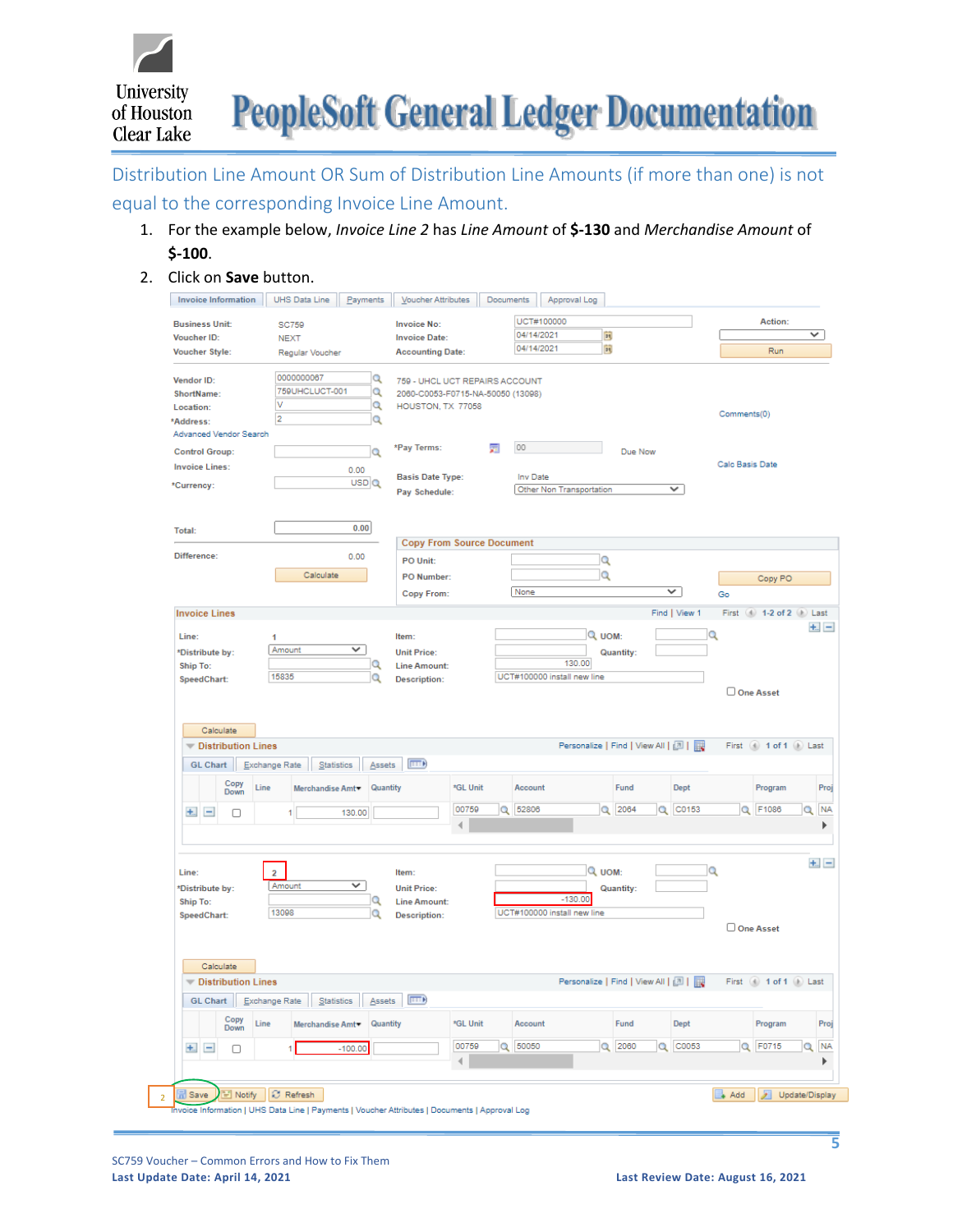

#### 3. Upon saving, a warning message pops up because of the lines not balanced.

#### 4. Click on **OK** button to continue saving the voucher.

|                                                     |                                              | Voucher Attributes                                                  | Documents<br>Approval Log                                                                                                          |                                   |               |                             |                            |
|-----------------------------------------------------|----------------------------------------------|---------------------------------------------------------------------|------------------------------------------------------------------------------------------------------------------------------------|-----------------------------------|---------------|-----------------------------|----------------------------|
| <b>Business Unit:</b>                               | <b>SC759</b>                                 | <b>Invoice No:</b>                                                  | UCT#100000                                                                                                                         |                                   |               | Action:                     |                            |
| Voucher ID:                                         | <b>NEXT</b>                                  | <b>Invoice Date:</b>                                                | 04/14/2021                                                                                                                         | 同                                 |               |                             | ✓                          |
| <b>Voucher Style:</b>                               | Regular Voucher                              | <b>Accounting Date:</b>                                             | 04/14/2021                                                                                                                         | 同                                 |               | Run                         |                            |
| Vendor ID:<br>ShortName:                            | 0000000067<br>Q<br>759UHCLUCT-001<br>Q       | 759 - UHCL UCT REPAIRS ACCOUNT<br>2060-C0053-F0715-NA-50050 (13098) |                                                                                                                                    |                                   |               |                             |                            |
| Location:                                           | V<br>Q                                       | HOUSTON, TX 77058                                                   |                                                                                                                                    |                                   |               |                             |                            |
| *Address:                                           | $\overline{2}$<br>$\alpha$                   | Message                                                             |                                                                                                                                    |                                   |               |                             |                            |
| Advanced Vendor Search                              |                                              |                                                                     |                                                                                                                                    |                                   |               |                             |                            |
| <b>Control Group:</b>                               | Q                                            |                                                                     | Warning -- A Voucher Line has Distributions that do not equal Merchandise. (7030,678)                                              |                                   |               |                             |                            |
| <b>Invoice Lines:</b>                               | 0.00                                         |                                                                     |                                                                                                                                    |                                   |               |                             |                            |
| *Currency:                                          | USD Q                                        |                                                                     | A Voucher Line has Distributions that do not equal Merchandise. You can save this voucher, but it will not post until it balances. |                                   |               |                             |                            |
|                                                     | 4                                            | Cancel                                                              |                                                                                                                                    |                                   |               |                             |                            |
| Total:                                              | 0.00                                         |                                                                     |                                                                                                                                    |                                   |               |                             |                            |
|                                                     |                                              | <b>Copy From Source Document</b>                                    |                                                                                                                                    |                                   |               |                             |                            |
| Difference:                                         | 0.00                                         | PO Unit:                                                            |                                                                                                                                    | Q                                 |               |                             |                            |
|                                                     | Calculate                                    | PO Number:                                                          |                                                                                                                                    | Q                                 |               | Copy PO                     |                            |
|                                                     |                                              | Copy From:                                                          | None                                                                                                                               | $\checkmark$                      | Go            |                             |                            |
|                                                     |                                              |                                                                     |                                                                                                                                    |                                   |               |                             |                            |
| <b>Invoice Lines</b>                                |                                              |                                                                     |                                                                                                                                    |                                   | Find   View 1 | First (4) 1-2 of 2 (1) Last |                            |
| Line:                                               | 1                                            | Item:                                                               |                                                                                                                                    | Q UOM:                            | Q             |                             | $+1$ $-$                   |
| *Distribute by:                                     | V<br>Amount                                  | <b>Unit Price:</b>                                                  |                                                                                                                                    | Quantity:                         |               |                             |                            |
| Ship To:                                            | Q                                            | <b>Line Amount:</b>                                                 | 130.00                                                                                                                             |                                   |               |                             |                            |
| SpeedChart:                                         | 15835<br>Q                                   | <b>Description:</b>                                                 | UCT#100000 install new line                                                                                                        |                                   |               | One Asset                   |                            |
|                                                     |                                              |                                                                     |                                                                                                                                    |                                   |               |                             |                            |
| Calculate                                           |                                              |                                                                     |                                                                                                                                    |                                   |               |                             |                            |
| <b>Distribution Lines</b><br><b>GL Chart</b>        | Exchange Rate<br>Statistics<br><b>Assets</b> | (FEED)                                                              |                                                                                                                                    | Personalize   Find   View All   0 |               | First (4) 1 of 1 (1) Last   |                            |
| Line                                                | Merchandise Amt Quantity                     | *GL Unit                                                            | Account                                                                                                                            | Fund                              | Dept          | Program                     | Proj                       |
| Copy<br>Down                                        |                                              |                                                                     |                                                                                                                                    |                                   |               |                             |                            |
| $+$<br>∩                                            | 130.00<br>11                                 | 00759                                                               | Q 52806                                                                                                                            | $Q$ 2064<br>a                     | CO153         | Q F1086                     | $\alpha$<br>NA             |
|                                                     |                                              |                                                                     |                                                                                                                                    |                                   |               |                             |                            |
|                                                     |                                              |                                                                     |                                                                                                                                    |                                   |               |                             |                            |
|                                                     | $\overline{2}$                               | Item:                                                               |                                                                                                                                    | Q UOM:                            | Q             |                             | $+$ $-$                    |
|                                                     | V<br>Amount                                  | <b>Unit Price:</b>                                                  |                                                                                                                                    | Quantity:                         |               |                             |                            |
|                                                     | Q                                            | <b>Line Amount:</b>                                                 | $-130.00$                                                                                                                          |                                   |               |                             |                            |
|                                                     | 13098                                        | Description:                                                        | UCT#100000 install new line                                                                                                        |                                   |               |                             |                            |
|                                                     |                                              |                                                                     |                                                                                                                                    |                                   |               | One Asset                   |                            |
|                                                     |                                              |                                                                     |                                                                                                                                    |                                   |               |                             |                            |
| Calculate                                           |                                              |                                                                     |                                                                                                                                    |                                   |               |                             |                            |
| Distribution Lines                                  |                                              |                                                                     |                                                                                                                                    | Personalize   Find   View All   2 |               | First (4) 1 of 1 (b) Last   |                            |
| GL Chart                                            | Exchange Rate   Statistics   Assets          | $F \rightarrow 0$                                                   |                                                                                                                                    |                                   |               |                             |                            |
| Copy<br>Line<br>Down                                | Merchandise Amt VQuantity                    | *GL Unit                                                            | Account                                                                                                                            | Fund                              | <b>Dept</b>   | Program                     | Proj                       |
| Line:<br>*Distribute by:<br>Ship To:<br>SpeedChart: |                                              | 00759                                                               | $Q$ 50050                                                                                                                          | $Q$ 2060                          | $Q$ $CO053$   | $Q$   F0715                 | $\parallel$ NA<br>$\alpha$ |
| $\pm$ $\pm$<br>$\Box$                               | $-100.00$<br>1                               | ∢                                                                   |                                                                                                                                    |                                   |               |                             | Þ                          |
|                                                     |                                              |                                                                     |                                                                                                                                    |                                   |               |                             |                            |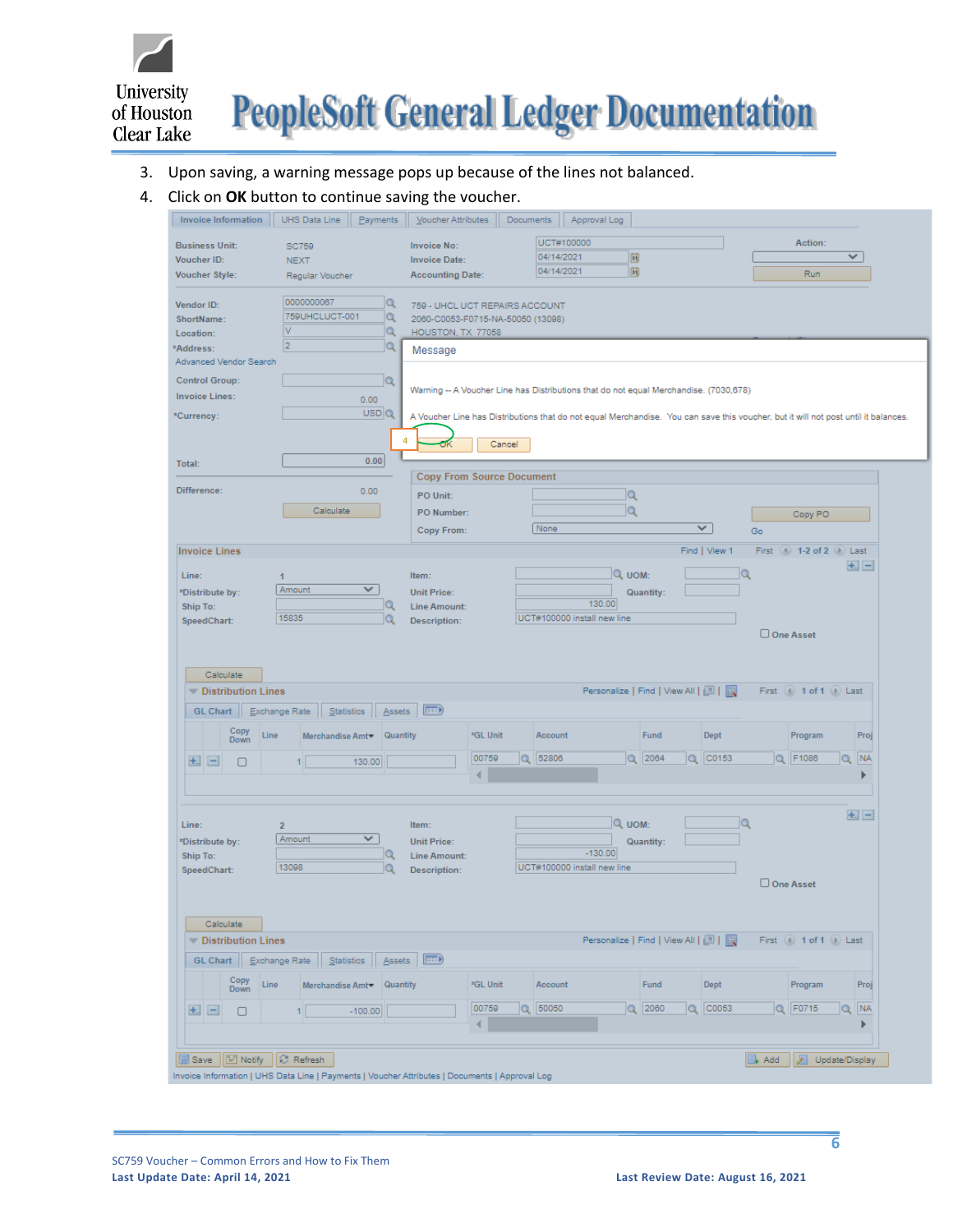

# 5. Once the voucher is saved, the **A** icon appears by the *Voucher ID*, and the **discrepancy** is displayed and highlighted on the *Difference* section of *Invoice Line 2*.

| <b>Related Documents</b><br><b>Invoice Information</b><br>Summary |                                     | UHS Data Line | Payments                          | Voucher Attributes                    | Documents    | Approval Log  |                             | Error Summary |           |
|-------------------------------------------------------------------|-------------------------------------|---------------|-----------------------------------|---------------------------------------|--------------|---------------|-----------------------------|---------------|-----------|
| Δ<br><b>Business Unit:</b>                                        | <b>Invoice No:</b>                  |               | UCT#100000                        |                                       |              |               |                             | Action:       |           |
| <b>SC759</b><br>Voucher ID:<br>00039390                           | <b>Invoice Date:</b>                |               | 04/14/2021                        | n                                     |              |               |                             | ✓             |           |
| <b>Voucher Style:</b><br>Regular Voucher                          | <b>Accounting Date:</b>             |               | 04/14/2021                        | BI.                                   |              |               |                             | Run           |           |
| 0000000067<br>Vendor ID:                                          | Q                                   |               | 759 - UHCL UCT REPAIRS ACCOUNT    |                                       |              |               |                             |               |           |
| 759UHCLUCT-001<br>ShortName:                                      | Q                                   |               | 2060-C0053-F0715-NA-50050 (13098) |                                       |              |               |                             |               |           |
| ٧<br>Location:                                                    | Q<br>HOUSTON, TX 77058              |               |                                   |                                       |              |               |                             |               |           |
| 2<br>*Address:                                                    | Q                                   |               |                                   |                                       |              |               | Comments(0)                 |               |           |
| Advanced Vendor Search                                            |                                     |               |                                   |                                       |              |               |                             |               |           |
| <b>Control Group:</b>                                             | *Pay Terms:<br>Q                    |               | 00<br>圜                           |                                       | Due Now      |               |                             |               |           |
| <b>Invoice Lines:</b><br>0.00                                     |                                     |               |                                   |                                       |              |               | Calc Basis Date             |               |           |
| USDQ<br>*Currency:                                                | <b>Basis Date Type:</b>             |               | Inv Date                          |                                       |              |               |                             |               |           |
|                                                                   | Pay Schedule:                       |               |                                   | Other Non Transportation              |              | v             |                             |               |           |
| 0.00<br>Total:                                                    |                                     |               |                                   |                                       |              |               |                             |               |           |
|                                                                   | <b>Copy From Source Document</b>    |               |                                   |                                       |              |               |                             |               |           |
| Difference:<br>0.00                                               | PO Unit:                            |               |                                   |                                       |              |               |                             |               |           |
| Calculate                                                         | PO Number:                          |               |                                   |                                       |              |               |                             | Copy PO       |           |
|                                                                   | Copy From:                          |               | None                              |                                       | $\checkmark$ |               | Go                          |               |           |
| <b>Invoice Lines</b>                                              |                                     |               |                                   |                                       |              | Find   View 1 | First (4) 1-2 of 2 (1) Last |               |           |
|                                                                   |                                     |               |                                   |                                       |              |               |                             |               | $+$ . $-$ |
| Line:<br>1                                                        | Item:                               |               |                                   | Q UOM:                                |              | Q             |                             |               |           |
| Amount<br>v<br>*Distribute by:                                    | <b>Unit Price:</b>                  |               |                                   |                                       | Quantity:    |               |                             |               |           |
| Ship To:<br>15835                                                 | <b>Line Amount:</b>                 |               |                                   | 130.00<br>UCT#100000 install new line |              |               |                             |               |           |
| SpeedChart:                                                       | <b>Description:</b>                 |               |                                   |                                       |              |               | One Asset                   |               |           |
|                                                                   |                                     |               |                                   |                                       |              |               |                             |               |           |
|                                                                   |                                     |               |                                   |                                       |              |               |                             |               |           |
| Calculate                                                         |                                     |               |                                   |                                       |              |               |                             |               |           |
| <b>Distribution Lines</b>                                         |                                     |               |                                   | Personalize   Find   View All   0   2 |              |               | First (4) 1 of 1 (1) Last   |               |           |
| Statistics<br><b>GL Chart</b><br>Exchange Rate                    | $=0$<br>Assets                      |               |                                   |                                       |              |               |                             |               |           |
| Copy                                                              |                                     |               |                                   |                                       |              |               |                             |               |           |
| Line<br>Merchandise Amt<br>Down                                   | Quantity                            | *GL Unit      | Account                           |                                       | Fund         | <b>Dept</b>   | Program                     |               | Proj      |
| $+$<br>$\qquad \qquad -$<br>130.00<br>Π<br>1                      |                                     | 00759         | Q 52806                           |                                       | Q 2064       | Q C0153       | Q F1086                     | Q             | <b>NA</b> |
|                                                                   |                                     |               |                                   |                                       |              |               |                             |               |           |
|                                                                   |                                     |               |                                   |                                       |              |               |                             |               |           |
|                                                                   |                                     |               |                                   |                                       |              |               |                             |               | $+$ $-$   |
| Line:<br>$\overline{2}$                                           | Item:                               |               |                                   | Q UOM:                                |              | Q             |                             |               |           |
| Amount<br>v<br>*Distribute by:                                    | <b>Unit Price:</b>                  |               |                                   |                                       | Quantity:    |               |                             |               |           |
| Ship To:                                                          | Q<br><b>Line Amount:</b>            |               |                                   | $-130.00$                             |              |               |                             |               |           |
| 13098<br>SpeedChart:                                              | Q<br><b>Description:</b>            |               |                                   | UCT#100000 install new line           |              |               |                             |               |           |
|                                                                   |                                     |               |                                   |                                       |              |               | One Asset                   |               |           |
|                                                                   |                                     |               |                                   |                                       |              |               |                             |               |           |
|                                                                   |                                     |               |                                   |                                       |              |               |                             |               |           |
| <b>Calculate</b>                                                  |                                     |               |                                   |                                       |              |               |                             |               |           |
| Difference                                                        |                                     |               |                                   |                                       |              |               |                             |               |           |
| <b>Line Amount:</b>                                               | $-130.00$                           |               |                                   |                                       |              |               |                             |               |           |
| Distributed:                                                      | $-100.00$                           |               |                                   |                                       |              |               |                             |               |           |
| Difference:                                                       | 30.00 $\bullet$                     |               |                                   |                                       |              |               |                             |               |           |
| <b>Distribution Lines</b>                                         |                                     |               |                                   | Personalize   Find   View All   [7]   |              |               | First (4) 1 of 1 (b) Last   |               |           |
| GL Chart   Exchange Rate<br>Statistics                            | $\vert \pm \pm 1 \rangle$<br>Assets |               |                                   |                                       |              |               |                             |               |           |
| Copy<br>Line<br>Merchandise Amt <sup>*</sup><br>Down              | Quantity                            | *GL Unit      | Account                           |                                       | Fund         | Dept          | Program                     |               | Proj      |
| $+$ .<br>$\equiv$<br>$-100.00$<br>0<br>1                          |                                     | 00759         | Q 50050                           |                                       | Q 2060       | Q C0053       | Q F0715                     |               | Q NA      |

**7**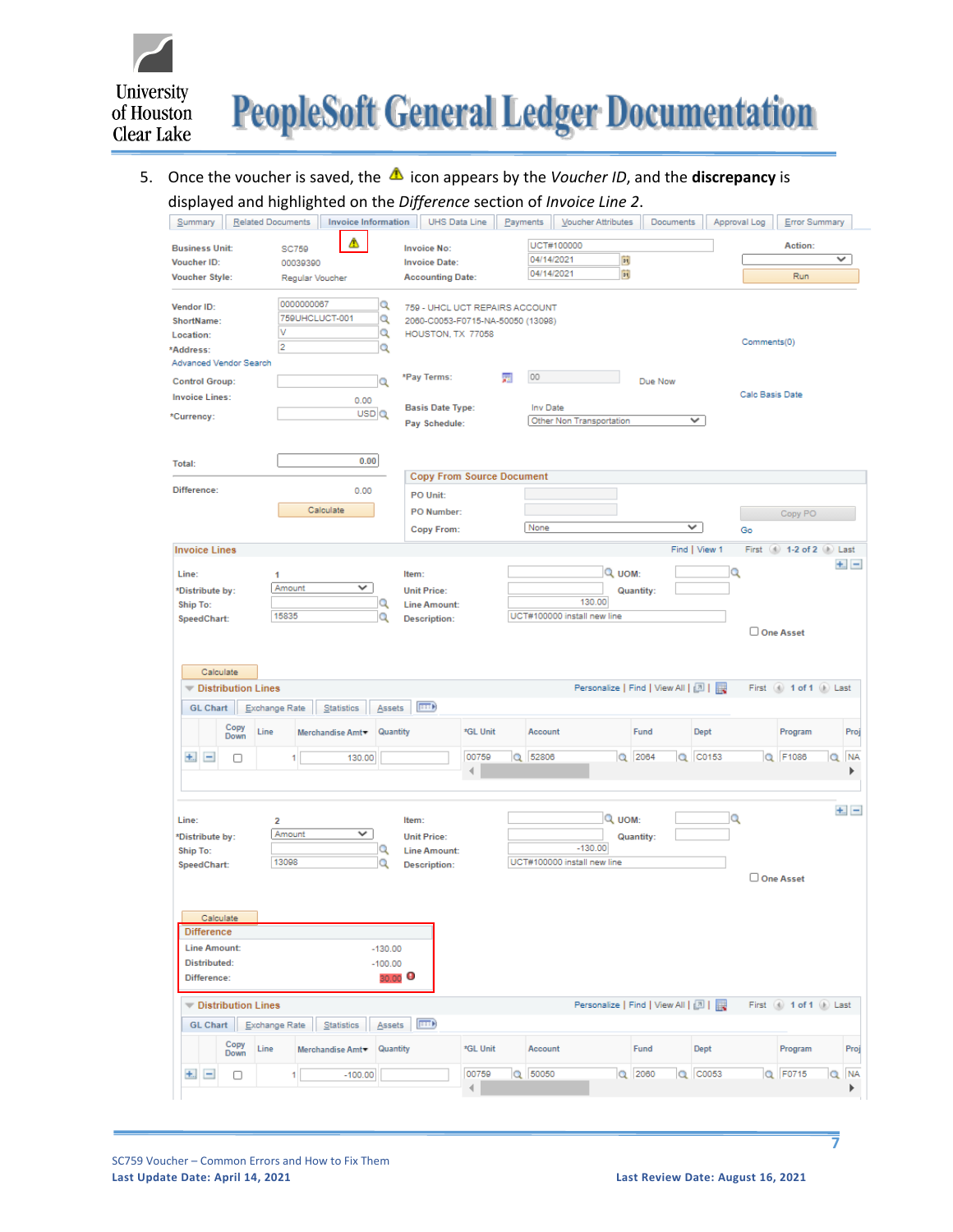

#### 6. Fix the amounts, and save the voucher.

# 7. The  $\triangle$  icon and the *Difference* section of *Invoice Line* 2 are gone.

| Summary                               | Related Documents         |                     | <b>Invoice Information</b>  |                                   | UHS Data Line | Payments |            | Voucher Attributes                    | Documents |               | Approval Log | Error Summary                 |                |           |
|---------------------------------------|---------------------------|---------------------|-----------------------------|-----------------------------------|---------------|----------|------------|---------------------------------------|-----------|---------------|--------------|-------------------------------|----------------|-----------|
| <b>Business Unit:</b>                 |                           | <b>SC759</b>        |                             | <b>Invoice No:</b>                |               |          | UCT#100000 |                                       |           |               |              | Action:                       |                |           |
| Voucher ID:                           |                           | 00039390            |                             | <b>Invoice Date:</b>              |               |          | 04/14/2021 | 同                                     |           |               |              |                               |                | ✓         |
| <b>Voucher Style:</b>                 |                           | Regular Voucher     |                             | <b>Accounting Date:</b>           |               |          | 04/14/2021 | Þij                                   |           |               |              | Run                           |                |           |
|                                       |                           |                     |                             |                                   |               |          |            |                                       |           |               |              |                               |                |           |
| Vendor ID:                            |                           | 0000000067          | Q                           | 759 - UHCL UCT REPAIRS ACCOUNT    |               |          |            |                                       |           |               |              |                               |                |           |
| ShortName:                            |                           | 759UHCLUCT-001      | $\alpha$                    | 2060-C0053-F0715-NA-50050 (13098) |               |          |            |                                       |           |               |              |                               |                |           |
| Location:                             |                           | ν<br>$\overline{2}$ | $\alpha$                    | HOUSTON, TX 77058                 |               |          |            |                                       |           |               | Comments(0)  |                               |                |           |
| *Address:                             |                           |                     | Q                           |                                   |               |          |            |                                       |           |               |              |                               |                |           |
| Advanced Vendor Search                |                           |                     |                             | *Pay Terms:                       |               | 圜        | 00         |                                       |           |               |              |                               |                |           |
| <b>Control Group:</b>                 |                           |                     | Q                           |                                   |               |          |            |                                       | Due Now   |               |              | Calc Basis Date               |                |           |
| <b>Invoice Lines:</b>                 |                           |                     | 0.00                        | <b>Basis Date Type:</b>           |               |          | Inv Date   |                                       |           |               |              |                               |                |           |
| *Currency:                            |                           |                     | USD Q                       | Pay Schedule:                     |               |          |            | Other Non Transportation              |           | ✓             |              |                               |                |           |
|                                       |                           |                     |                             |                                   |               |          |            |                                       |           |               |              |                               |                |           |
|                                       |                           |                     |                             |                                   |               |          |            |                                       |           |               |              |                               |                |           |
| Total:                                |                           |                     | 0.00                        |                                   |               |          |            |                                       |           |               |              |                               |                |           |
|                                       |                           |                     |                             | <b>Copy From Source Document</b>  |               |          |            |                                       |           |               |              |                               |                |           |
| Difference:                           |                           |                     | 0.00                        | PO Unit:                          |               |          |            |                                       |           |               |              |                               |                |           |
|                                       |                           |                     | Calculate                   | PO Number:                        |               |          |            |                                       |           |               |              | Copy PO                       |                |           |
|                                       |                           |                     |                             | <b>Copy From:</b>                 |               |          | None       |                                       |           | v             | Go           |                               |                |           |
| <b>Invoice Lines</b>                  |                           |                     |                             |                                   |               |          |            |                                       |           | Find   View 1 |              | First (4) 1-2 of 2 (1) Last   |                |           |
|                                       |                           |                     |                             |                                   |               |          |            |                                       |           |               |              |                               |                | $+1 -$    |
| Line:                                 |                           | 1                   |                             | Item:                             |               |          |            | Q UOM:                                |           |               | Q            |                               |                |           |
| *Distribute by:                       |                           | Amount              | ✓                           | <b>Unit Price:</b>                |               |          |            |                                       | Quantity: |               |              |                               |                |           |
| Ship To:                              |                           | 15835               | Q                           | <b>Line Amount:</b>               |               |          |            | 130.00<br>UCT#100000 install new line |           |               |              |                               |                |           |
| SpeedChart:                           |                           |                     | Q                           | <b>Description:</b>               |               |          |            |                                       |           |               |              | One Asset                     |                |           |
| Calculate<br><b>GL Chart</b>          | <b>Distribution Lines</b> | Exchange Rate       | Statistics<br>Assets        | $\vert \overline{=}$              |               |          |            | Personalize   Find   View All   0     |           |               |              | First $(4)$ 1 of 1 $(k)$ Last |                |           |
|                                       | Copy<br>Line<br>Down      |                     | Quantity<br>Merchandise Amt |                                   | *GL Unit      |          | Account    |                                       | Fund      | Dept          |              | Program                       |                | Proj      |
| 土<br>$\qquad \qquad \blacksquare$     | □                         | 1                   | 130.00                      |                                   | 00759         |          | Q 52806    |                                       | Q 2064    | $Q$ $CO153$   |              | Q F1086                       | Q              | <b>NA</b> |
|                                       |                           |                     |                             |                                   |               |          |            |                                       |           |               |              |                               |                |           |
|                                       |                           |                     |                             |                                   |               |          |            |                                       |           |               |              |                               |                |           |
|                                       |                           |                     |                             |                                   |               |          |            |                                       |           |               |              |                               |                | $+1 -$    |
| Line:                                 |                           | $\overline{2}$      |                             | Item:                             |               |          |            | Q UOM:                                |           |               | Q            |                               |                |           |
| *Distribute by:                       |                           | Amount              | V                           | <b>Unit Price:</b>                |               |          |            |                                       | Quantity: |               |              |                               |                |           |
| <b>Ship To:</b>                       |                           |                     | Q                           | <b>Line Amount:</b>               |               |          |            | $-130.00$                             |           |               |              |                               |                |           |
| SpeedChart:                           |                           | 13098               | Q                           | <b>Description:</b>               |               |          |            | UCT#100000 install new line           |           |               |              |                               |                |           |
|                                       |                           |                     |                             |                                   |               |          |            |                                       |           |               |              | One Asset                     |                |           |
|                                       |                           |                     |                             |                                   |               |          |            |                                       |           |               |              |                               |                |           |
| Calculate                             |                           |                     |                             |                                   |               |          |            |                                       |           |               |              |                               |                |           |
|                                       | <b>Distribution Lines</b> |                     |                             |                                   |               |          |            | Personalize   Find   View All   0     |           |               |              | First 4 1 of 1 D Last         |                |           |
| <b>GL Chart</b>                       |                           | Exchange Rate       | Statistics<br>Assets        | $\left  \frac{1}{2} \right $      |               |          |            |                                       |           |               |              |                               |                |           |
|                                       | Copy<br>Line              |                     | Quantity<br>Merchandise Amt |                                   | *GL Unit      |          | Account    |                                       | Fund      | Dept          |              | Program                       |                | Proj      |
|                                       | Down                      |                     |                             |                                   |               |          |            |                                       |           |               |              |                               |                |           |
| $+$ .<br>$\qquad \qquad \blacksquare$ | o                         | 1                   | $-130.00$                   |                                   | 00759         |          | Q 50050    |                                       | $Q$ 2060  | $Q$ $CO053$   |              | Q F0715                       |                | Q NA      |
|                                       |                           |                     |                             |                                   | 4             |          |            |                                       |           |               |              |                               |                |           |
|                                       |                           |                     |                             |                                   |               |          |            |                                       |           |               |              |                               |                |           |
|                                       |                           |                     |                             |                                   |               |          |            |                                       |           |               |              |                               |                |           |
| 品 Save                                | E Notify                  | C Refresh           |                             |                                   |               |          |            |                                       |           |               | Add          | л                             | Update/Display |           |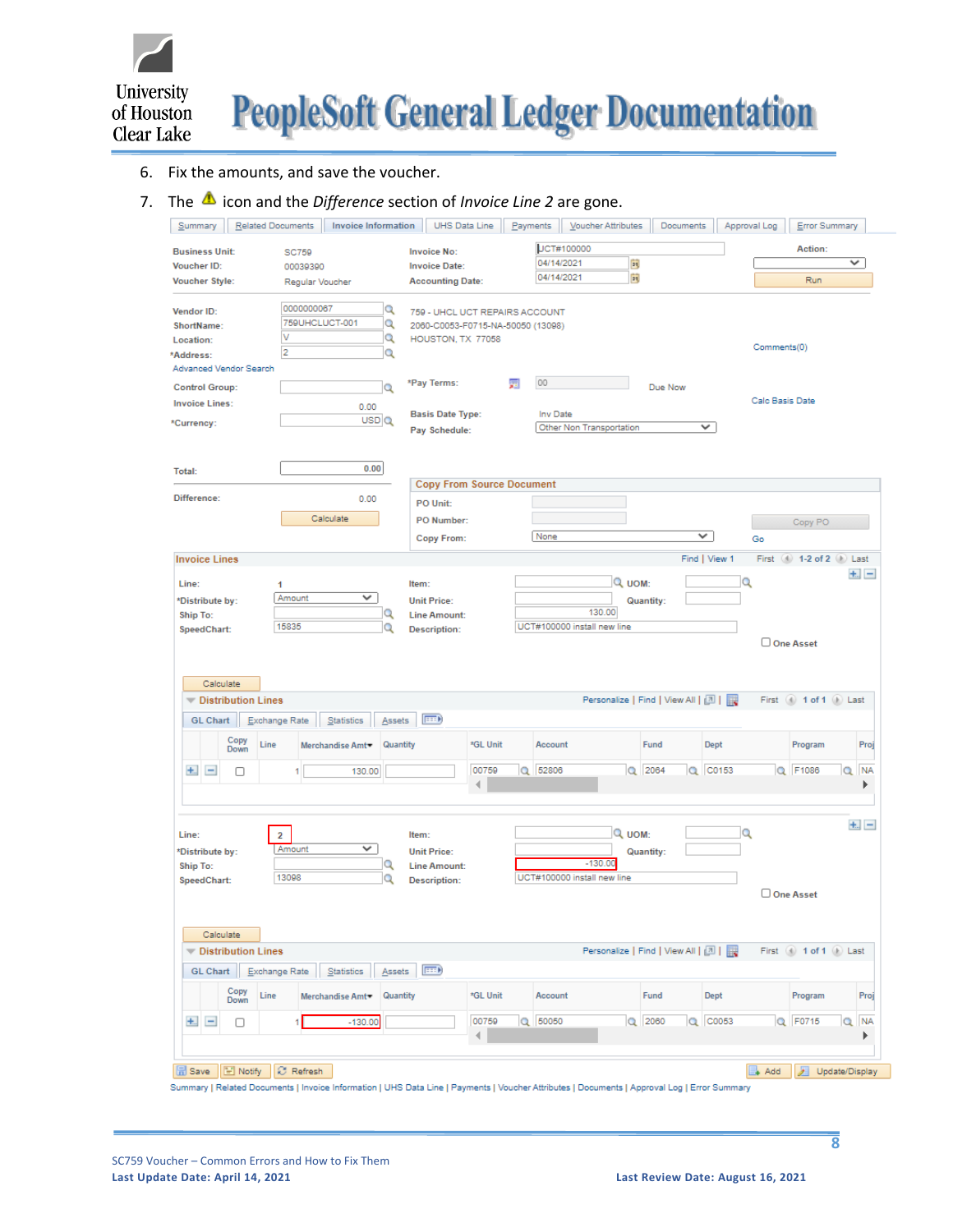

In some cases, the warning message would still appear upon saving even after fixing the amounts.

For this scenario,

#### 1. Take note of the Voucher ID.

| <b>Related Documents</b><br>Summary                                          | <b>Invoice Information</b>                          | <b>UHS Data Line</b>                                                                     | Payments                 | Voucher Attributes       | Documents               | Error Summary<br>Approval Log  |
|------------------------------------------------------------------------------|-----------------------------------------------------|------------------------------------------------------------------------------------------|--------------------------|--------------------------|-------------------------|--------------------------------|
| <b>Business Unit:</b><br>Voucher ID:<br><b>Voucher Style:</b>                | ⚠<br><b>SC759</b><br>00039390<br>Regular Voucher    | <b>Invoice No:</b><br><b>Invoice Date:</b><br><b>Accounting Date:</b>                    | 04/14/2021<br>04/14/2021 | UCT#100000<br>同<br>同     |                         | Action:<br>$\checkmark$<br>Run |
| Vendor ID:<br>ShortName:<br>Location:<br>*Address:<br>Advanced Vendor Search | 0000000067<br>759UHCLUCT-001<br>v<br>$\overline{2}$ | 759 - UHCL UCT REPAIRS ACCOUNT<br>2060-C0053-F0715-NA-50050 (13098)<br>HOUSTON, TX 77058 |                          |                          |                         | Comments(0)                    |
| <b>Control Group:</b><br><b>Invoice Lines:</b><br>*Currency:                 | Q<br>30.00<br>USDQ                                  | *Pay Terms:<br><b>Basis Date Type:</b><br>Pay Schedule:                                  | 00<br>圜<br>Inv Date      | Other Non Transportation | Due Now<br>$\checkmark$ | Calc Basis Date                |
| Total:<br>Difference:                                                        | 0.00<br>30.00 $\Theta$                              | <b>Copy From Source Document</b>                                                         |                          |                          |                         |                                |
|                                                                              | Calculate                                           | PO Unit:<br>PO Number:<br>Copy From:                                                     | None                     |                          | $\checkmark$            | Copy PO<br>Go                  |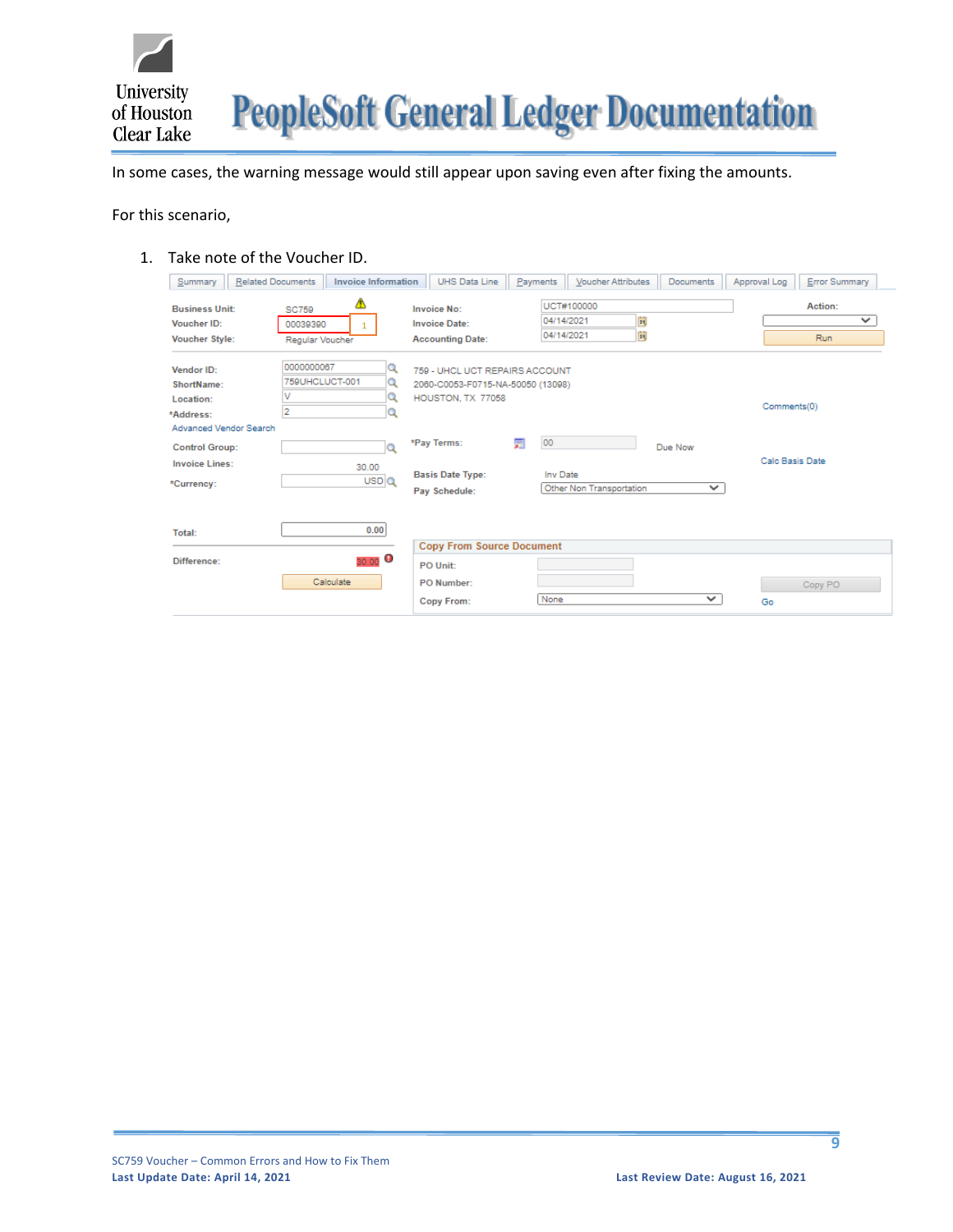

#### 2. Click on Update/Display button at the bottom of the page.

| Line:                    | <b>Invoice Lines</b>           |                           | $\mathbf{1}$                      |                              |          | Item:                                                                     |          |                             | Q UOM:              |                                       | Find   View 1<br>$\Omega$ |          | First 1-2 of 2 D Last |                | $+1$ $-$  |
|--------------------------|--------------------------------|---------------------------|-----------------------------------|------------------------------|----------|---------------------------------------------------------------------------|----------|-----------------------------|---------------------|---------------------------------------|---------------------------|----------|-----------------------|----------------|-----------|
|                          | *Distribute by:                |                           | Amount                            | ✓                            |          | <b>Unit Price:</b>                                                        |          |                             |                     | Quantity:                             |                           |          |                       |                |           |
| <b>Ship To:</b>          |                                |                           |                                   |                              | Q        | <b>Line Amount:</b>                                                       |          |                             | 130.00              |                                       |                           |          |                       |                |           |
|                          | SpeedChart:                    |                           | 15835                             |                              | Q        | <b>Description:</b>                                                       |          | UCT#100000 install new line |                     |                                       |                           |          |                       |                |           |
|                          |                                |                           |                                   |                              |          |                                                                           |          |                             |                     |                                       |                           |          | One Asset             |                |           |
|                          |                                |                           |                                   |                              |          |                                                                           |          |                             |                     |                                       |                           |          |                       |                |           |
|                          | Calculate                      |                           |                                   |                              |          |                                                                           |          |                             |                     |                                       |                           |          |                       |                |           |
|                          |                                | <b>Distribution Lines</b> |                                   |                              |          |                                                                           |          |                             |                     | Personalize   Find   View All   [7]   |                           |          | First 4 1 of 1 D Last |                |           |
|                          | <b>GL Chart</b>                |                           | Exchange Rate                     | Statistics                   | Assets   | $F = D$                                                                   |          |                             |                     |                                       |                           |          |                       |                |           |
|                          |                                | Copy<br><b>Down</b>       | Line                              | Merchandise Amt              | Quantity |                                                                           | *GL Unit | Account                     |                     | Fund                                  | Dept                      |          | Program               |                | Proj      |
| $+$ .                    | $\qquad \qquad -$              | п                         |                                   | 130.00                       |          |                                                                           | 00759    | Q 52806                     | $\alpha$            | 2064<br>$\alpha$                      | C0153                     |          | Q F1086               | $\alpha$       | <b>NA</b> |
|                          |                                |                           |                                   |                              |          |                                                                           | 4        |                             |                     |                                       |                           |          |                       |                | ▶         |
| Line:<br>Ship To:        | *Distribute by:<br>SpeedChart: |                           | $\overline{2}$<br>Amount<br>13098 | ✓                            | Q<br>Q   | Item:<br><b>Unit Price:</b><br><b>Line Amount:</b><br><b>Description:</b> |          | UCT#100000 install new line | Q UOM:<br>$-100.00$ | Quantity:                             | $\alpha$                  |          |                       |                | $+$ $-$   |
|                          |                                |                           |                                   |                              |          |                                                                           |          |                             |                     |                                       |                           |          | One Asset             |                |           |
|                          |                                |                           |                                   |                              |          |                                                                           |          |                             |                     |                                       |                           |          |                       |                |           |
|                          | Calculate                      |                           |                                   |                              |          |                                                                           |          |                             |                     |                                       |                           |          |                       |                |           |
| $\overline{\phantom{a}}$ |                                | <b>Distribution Lines</b> |                                   |                              |          |                                                                           |          |                             |                     | Personalize   Find   View All   2   2 |                           |          | First 1 of 1 D Last   |                |           |
|                          | <b>GL Chart</b>                |                           | Exchange Rate                     | Statistics                   | Assets   | F                                                                         |          |                             |                     |                                       |                           |          |                       |                |           |
|                          |                                | Copy<br><b>Down</b>       | Line                              | Merchandise Amt <sup>*</sup> | Quantity |                                                                           | *GL Unit | Account                     |                     | Fund                                  | <b>Dept</b>               |          | Program               |                | Proj      |
| $+$ .                    | $\equiv$                       | 0                         |                                   | $-100.00$                    |          |                                                                           | 00759    | Q 50050                     |                     | $Q$ 2060<br>$\alpha$                  | C0053                     |          | Q F0715               | $\alpha$       | <b>NA</b> |
|                          |                                |                           |                                   |                              |          |                                                                           |          |                             |                     |                                       |                           |          |                       |                | ь         |
|                          |                                | F Notify                  |                                   |                              |          |                                                                           |          |                             |                     |                                       |                           |          |                       |                |           |
| <b>品</b> Save            |                                |                           |                                   | C Refresh                    |          |                                                                           |          |                             |                     |                                       |                           | ¥<br>Add |                       | Update/Display |           |

Summary | Related Documents | Invoice Information | UHS Data Line | Payments | Voucher Attributes | Documents | Approval Log | Error Summary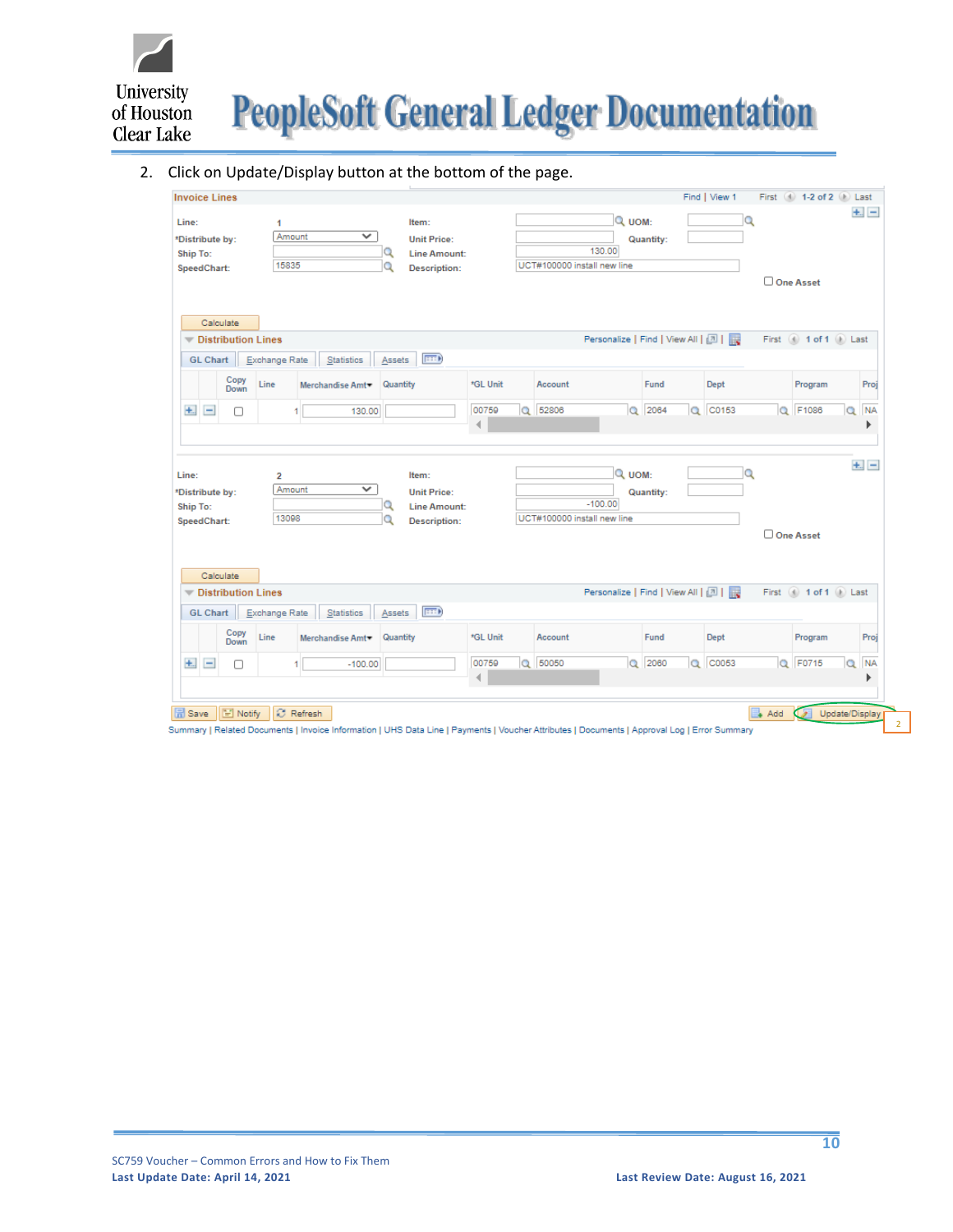

- 3. On the Find an Existing Value tab, enter the **Business Unit** and **Voucher ID**.
- 4. Click on the **Search** button.
	- **Voucher**

Enter any information you have and click Search. Leave fields blank for a list of all values.

| <b>Find an Existing Value</b>    |                          | Add a New Value |              |
|----------------------------------|--------------------------|-----------------|--------------|
| <b>Search Criteria</b>           |                          |                 |              |
|                                  |                          |                 |              |
| Business Unit:                   | - ∨                      | SC759           | Q            |
| Voucher ID:                      | begins with $\vee$       | 00039390        |              |
| Invoice Number:                  | begins with $\vee$       |                 |              |
| Invoice Date:                    | $\checkmark$<br>$\equiv$ |                 | ö1           |
| Short Vendor Name: begins with ∨ |                          |                 |              |
| Vendor ID:                       | begins with $\vee$       |                 | Q            |
| Name 1:                          | begins with $\vee$       |                 |              |
| Voucher Style:                   | $\checkmark$<br>$=$      |                 | v            |
| Related Voucher:                 | begins with $\vee$       |                 |              |
| Entry Status:                    | $\checkmark$<br>$=$      |                 | $\checkmark$ |
| Voucher Source:                  | v<br>$=$                 |                 | $\checkmark$ |
| Case Sensitive                   |                          |                 |              |